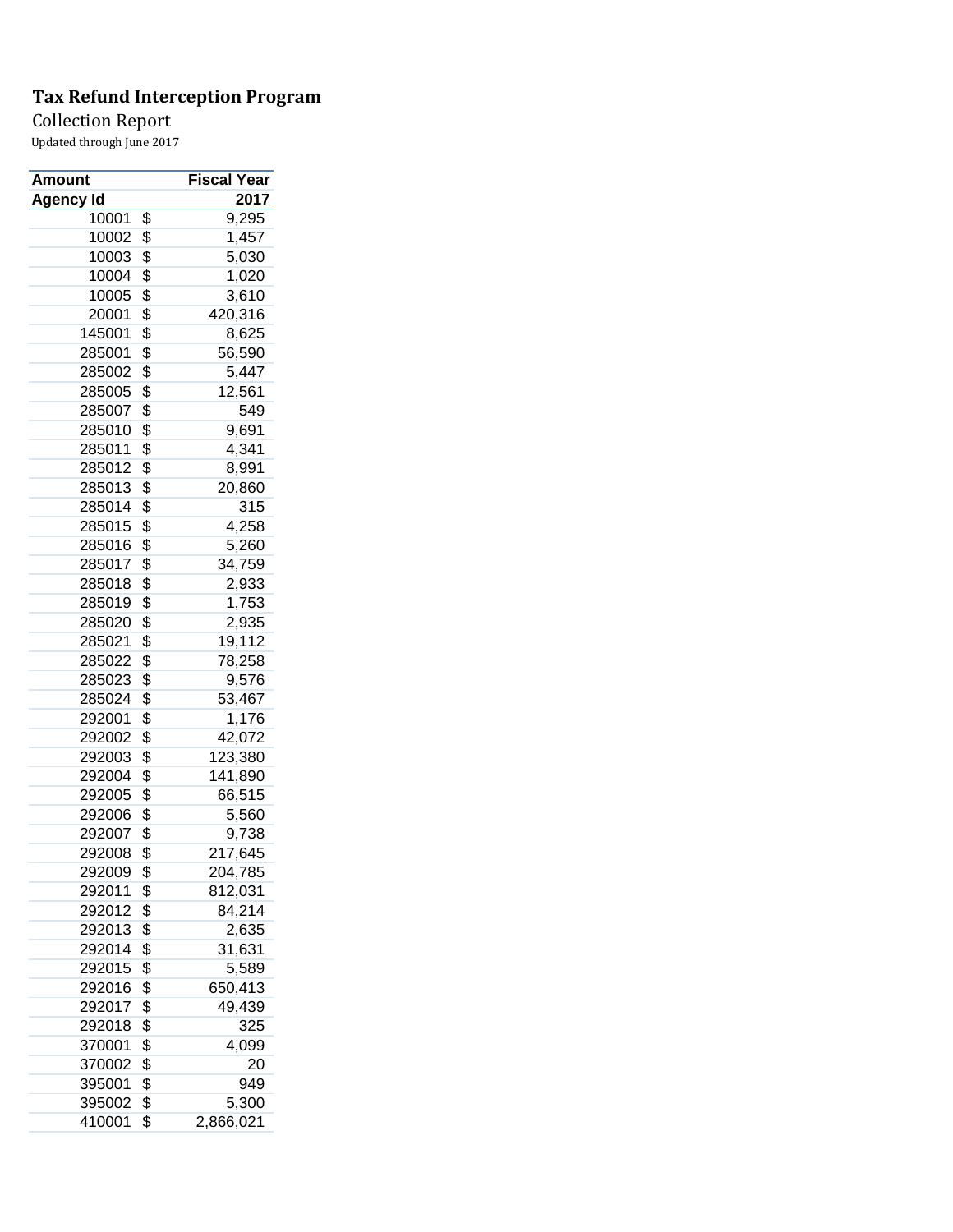Collection Report

| Amount    | Fiscal Year      |
|-----------|------------------|
| Agency Id | 2017             |
| 410002    | \$<br>476,891    |
| 410003    | \$<br>91,150     |
| 410004    | \$<br>13,921     |
| 410006    | \$<br>54         |
| 410007    | \$<br>641        |
| 410008    | \$<br>386        |
| 410009    | \$<br>880        |
| 410011    | \$<br>413        |
| 410012    | \$<br>1,466      |
| 410015    | \$<br>110        |
| 410017    | \$<br>1,195      |
| 410019    | \$<br>79         |
| 410021    | \$<br>62         |
| 410023    | \$<br>98         |
| 410025    | \$<br>794        |
| 410027    | \$<br>269        |
| 435199    | \$<br>14,002,252 |
| 445001    | \$<br>2,398,670  |
| 448001    | \$<br>257,083    |
| 455001    | \$<br>7,451      |
| 465001    | \$<br>180        |
| 465002    | \$<br>869        |
| 485001    | \$<br>24,422     |
| 498001    | \$<br>3,266,639  |
| 499001    | \$<br>27,265     |
| 680001    | \$<br>7,661      |
| 901001    | \$<br>529        |
| 901996    | \$<br>1,987      |
| 901997    | \$<br>1,742      |
| 901998    | \$               |
| 901999    | 19,258           |
|           | \$<br>60,009     |
| 902002    | \$<br>269        |
| 902003    | \$<br>16,509     |
| 902004    | \$<br>97         |
| 902006    | \$<br>2,060      |
| 902996    | \$<br>552        |
| 902999    | \$<br>48,403     |
| 903001    | \$<br>7,524      |
| 903002    | \$<br>1,721      |
| 903003    | \$<br>450        |
| 903006    | \$<br>757        |
| 903008    | \$<br>1,696      |
| 903009    | \$<br>1,253      |
| 903010    | \$<br>290        |
| 903012    | \$<br>2,994      |
| 903013    | \$<br>67         |
| 903994    | \$<br>3,540      |
| 903995    | \$<br>60         |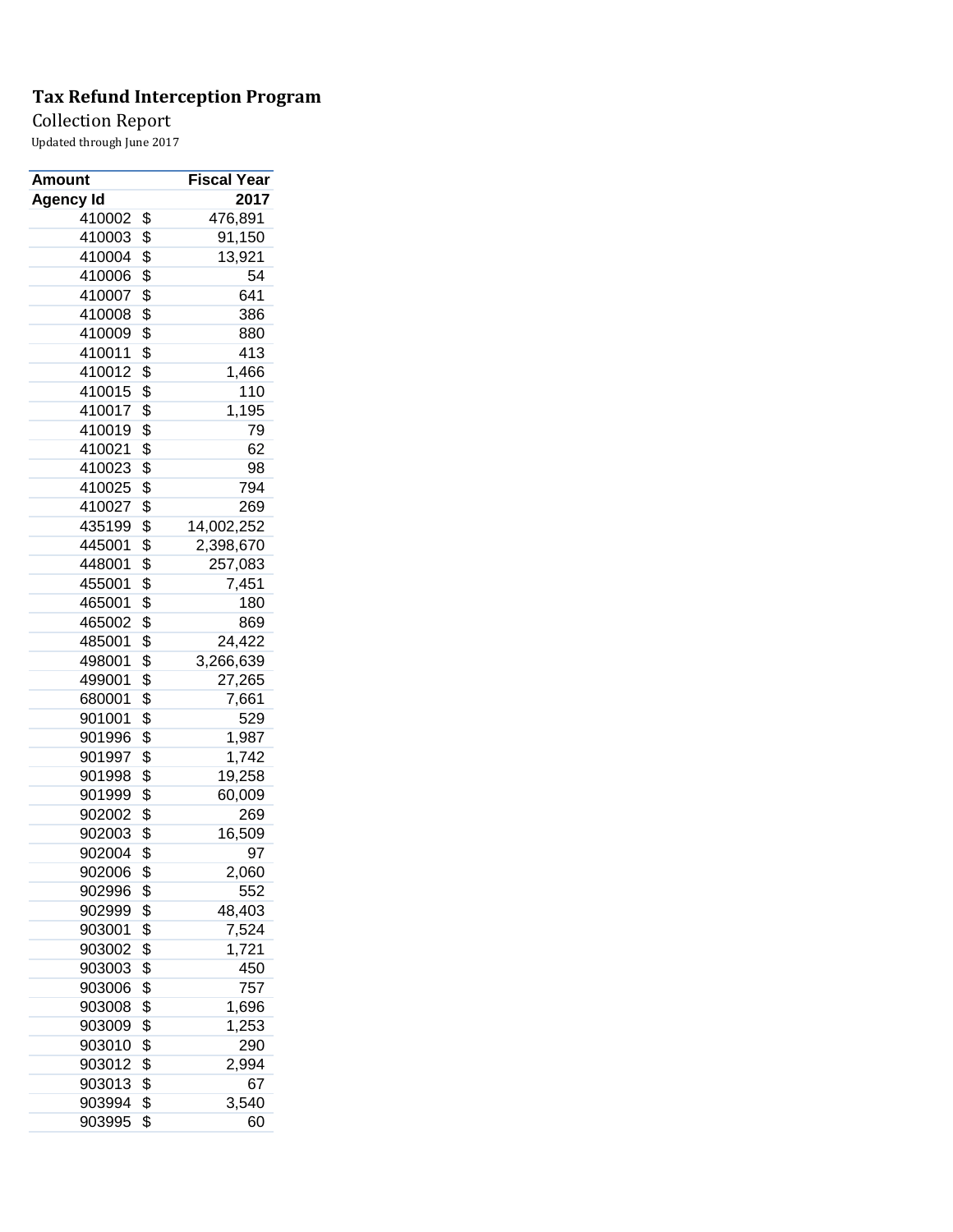Collection Report

| Amount           | Fiscal Year   |
|------------------|---------------|
| <b>Agency Id</b> | 2017          |
| 903996           | \$<br>7,083   |
| 903997           | \$<br>10,876  |
| 903999           | \$<br>125,151 |
| 904001           | \$<br>2,724   |
| 904002           | \$<br>166     |
| 904997           | \$<br>1,979   |
| 904998           | \$<br>6,801   |
| 904999           | \$<br>23,444  |
| 905001           | \$<br>22,218  |
| 905002           | \$<br>2,795   |
| 905004           | \$<br>4,977   |
| 905005           | \$<br>74,881  |
| 905006           | \$<br>3,510   |
| 905008           | \$<br>16,008  |
| 905010           | \$<br>58      |
| 905012           | \$<br>3,565   |
| 905014           | \$<br>5,429   |
| 905015           | \$<br>12,638  |
| 905017           | \$<br>194,969 |
| 905018           | \$<br>6,133   |
| 905019           | \$<br>94,290  |
| 905020           | \$<br>4,837   |
| 905021           |               |
|                  | \$<br>2,288   |
| 905023           | \$<br>8,035   |
| 905024           | \$<br>859     |
| 905025           | \$<br>1,282   |
| 905026           | \$<br>12,334  |
| 905027           | \$<br>673     |
| 905030           | \$<br>5,563   |
| 905991           | \$<br>50,293  |
| 905995           | \$<br>4,204   |
| 905996           | \$<br>2,178   |
| 905997           | \$<br>137,948 |
| 905998           | \$<br>11,087  |
| 905999           | \$<br>494,128 |
| 906001           | \$<br>1,283   |
| 906003           | \$<br>277     |
| 906004           | \$<br>480     |
| 906996           | \$<br>320     |
| 906997           | \$<br>139     |
| 906998           | \$<br>9,273   |
| 906999           | \$<br>2,103   |
| 907001           | \$<br>160     |
| 907002           | \$<br>1,403   |
| 907997           | \$<br>1,501   |
| 907998           | \$<br>2,191   |
| 907999           | \$<br>24,167  |
| 908001           | \$<br>301     |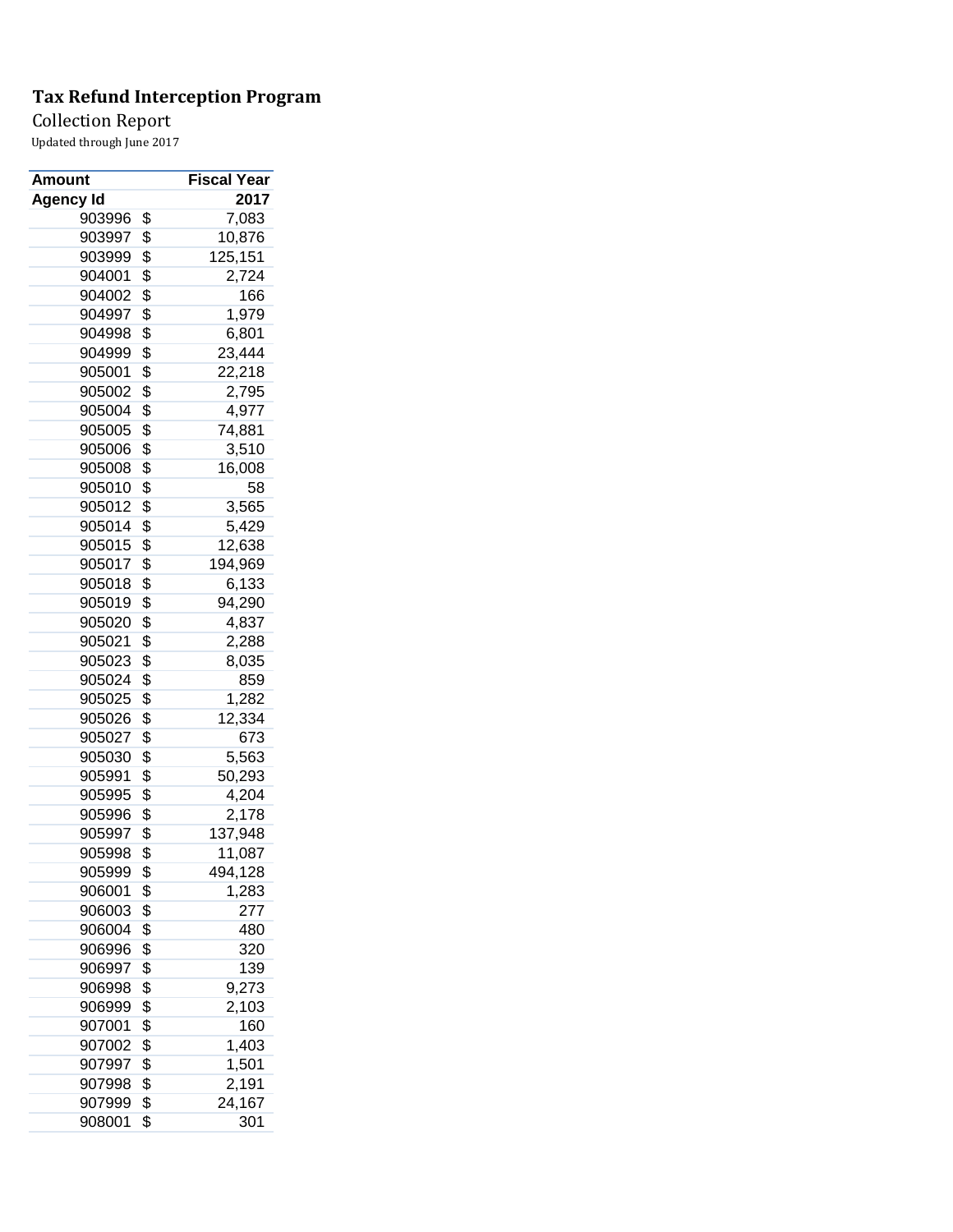Collection Report

| Amount    | Fiscal Year   |
|-----------|---------------|
| Agency Id | 2017          |
| 908003    | \$<br>2,637   |
| 908004    | \$<br>90      |
| 908005    | \$<br>9,152   |
| 908994    | \$<br>4,142   |
| 908995    | \$<br>117     |
| 908996    | \$<br>2,701   |
| 908997    | \$<br>9,203   |
| 908998    | \$<br>129     |
| 908999    | \$<br>46,239  |
| 909001    | \$<br>621     |
| 909003    | \$<br>2,332   |
| 909004    | \$<br>24,352  |
| 909005    | \$<br>4,281   |
| 909006    | \$<br>4,005   |
| 909007    | \$<br>3,336   |
| 909012    | \$<br>23,513  |
| 909013    | \$<br>7,344   |
| 909995    | \$<br>3,623   |
| 909996    | \$<br>2,329   |
| 909997    | \$<br>17,818  |
| 909998    | \$<br>205,142 |
| 909999    | \$<br>4,197   |
| 910001    | \$<br>77      |
| 910002    | \$<br>1,573   |
| 910003    | \$<br>2,221   |
| 910005    | \$<br>1,574   |
| 910006    | \$<br>545     |
| 910008    | \$<br>5,469   |
| 910994    | \$<br>669     |
| 910995    | \$<br>1,573   |
| 910997    | \$<br>10,223  |
| 910999    | \$<br>24,487  |
| 911001    | \$<br>13,359  |
| 911002    | \$<br>8,256   |
| 911005    | \$<br>628     |
| 911008    | \$<br>139     |
| 911010    | \$<br>3,548   |
| 911012    | \$<br>88      |
| 911013    | \$<br>3,453   |
| 911015    | \$<br>784     |
| 911994    | \$<br>3,033   |
| 911995    | \$<br>439     |
| 911996    | \$<br>23,943  |
| 911997    | \$<br>34,436  |
| 911998    | \$<br>18,892  |
| 911999    | \$<br>226,345 |
| 912002    | \$<br>10,395  |
| 912003    | \$<br>5,167   |
|           |               |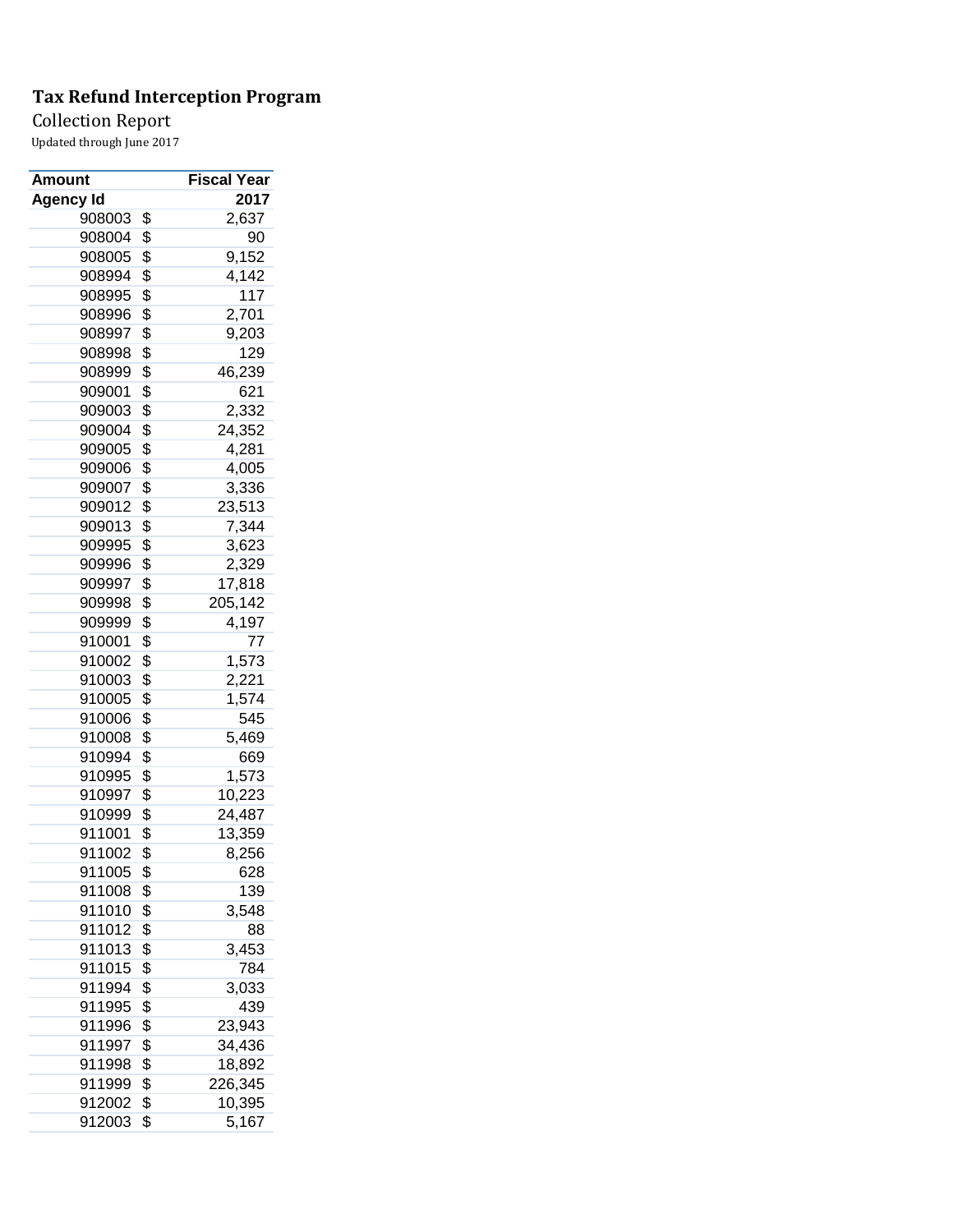Collection Report

| Amount           | <b>Fiscal Year</b> |
|------------------|--------------------|
| <b>Agency Id</b> | 2017               |
| 912996           | \$<br>450          |
| 912998           | \$<br>36           |
| 912999           | \$<br>21,826       |
| 913003           | \$<br>61,816       |
| 913004           | \$<br>3,817        |
| 913006           | \$<br>6,491        |
| 913007           | \$<br>27,008       |
| 913008           | \$<br>4,543        |
| 913009           | \$<br>1,392        |
| 913010           | \$<br>11,597       |
| 913011           | \$<br>1,023        |
| 913012           | \$<br>10,295       |
| 913014           | \$<br>193          |
| 913017           | \$<br>2,976        |
| 913021           | \$<br>472          |
| 913022           | \$<br>3,724        |
| 913024           | \$<br>6,671        |
| 913026           | \$<br>9,760        |
| 913027           | \$<br>1,517        |
| 913029           | \$<br>2,138        |
| 913030           | \$<br>10,668       |
| 913031           | \$<br>221,818      |
| 913032           | \$<br>20,209       |
| 913033           | \$<br>2,400        |
| 913034           | \$<br>10,793       |
| 913035           | \$<br>7,427        |
| 913036           | \$<br>2,021        |
| 913039           | \$<br>44,163       |
| 913040           | \$<br>9,613        |
| 913041           | \$<br>9,990        |
| 913043           | \$<br>1,031        |
| 913046           | \$<br>25,284       |
| 913047           | \$<br>60,753       |
| 913048           | \$<br>2,361        |
| 913049           | \$<br>789          |
| 913050           | \$<br>2,445        |
| 913051           | \$<br>59,759       |
| 913053           | \$<br>251,292      |
| 913055           | \$<br>95           |
| 913057           | \$<br>17,202       |
| 913062           | \$<br>859          |
| 913063           | \$<br>1,044        |
| 913065           | \$<br>1,718        |
| 913066           | \$<br>396          |
| 913068           | \$<br>2,989        |
| 913069           | \$<br>52,126       |
| 913070           | \$<br>2,961        |
| 913071           | \$<br>960          |
|                  |                    |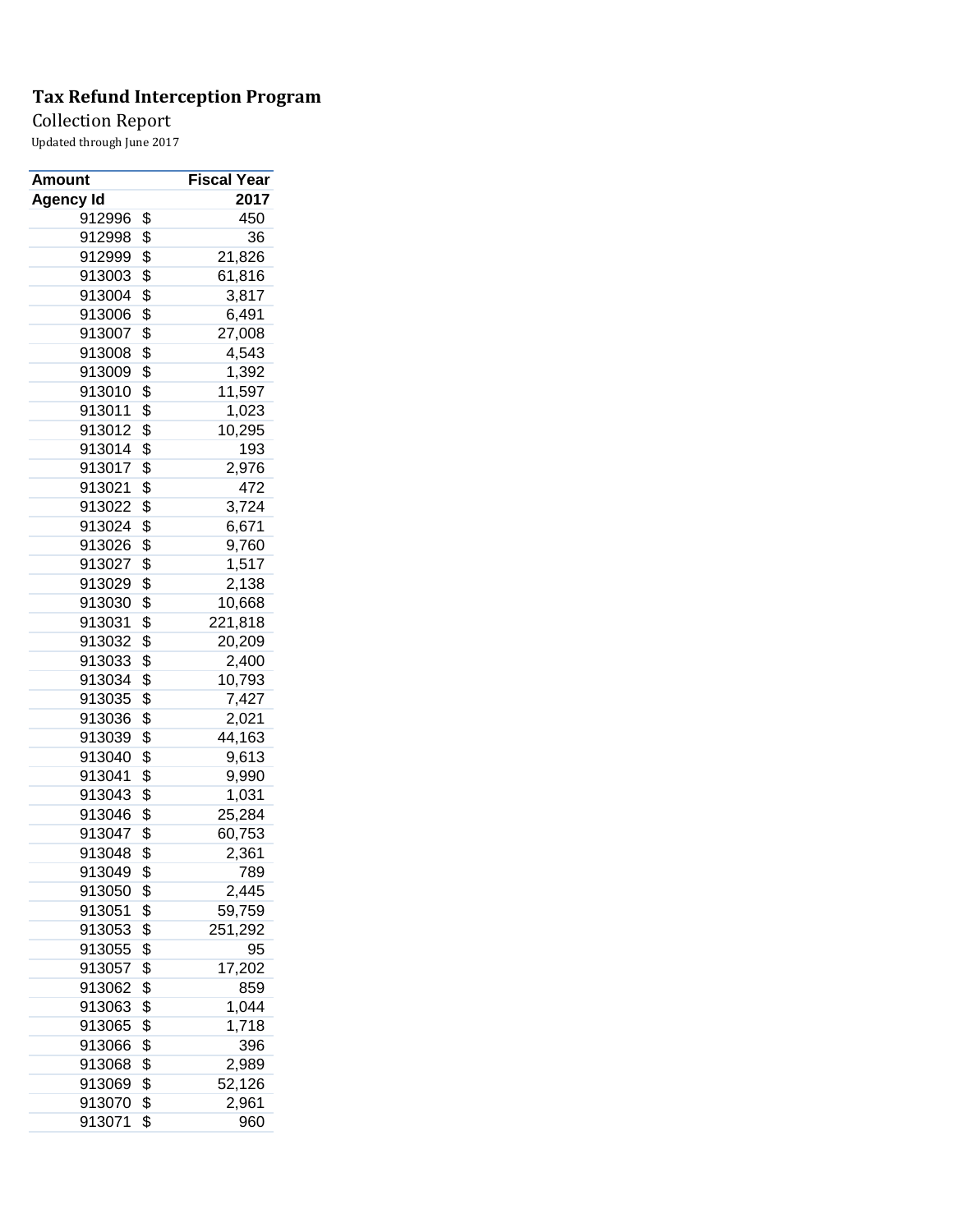Collection Report

| Amount           | Fiscal Year        |
|------------------|--------------------|
| <b>Agency Id</b> | 2017               |
| 913072           | \$<br>766          |
| 913073           | \$<br>984          |
| 913075           | \$<br>451          |
| 913076           | \$<br>550          |
| 913078           | \$<br>2,637        |
| 913079           | \$<br>38,967       |
| 913993           | \$<br>3,025        |
| 913994           | \$<br>15,179       |
| 913996           | \$<br>50,236       |
| 913998           | \$<br>832,293      |
| 914003           | \$<br>7,321        |
| 914004           | \$<br>266          |
| 914005           | \$<br>3,916        |
| 914006           | \$<br>4,233        |
| 914007           | \$<br>793          |
| 914009           | \$<br>1,801        |
| 914011           | \$<br>10,737       |
| 914013           | \$<br>38           |
| 914017           | \$<br>3,668        |
| 914018           | \$<br>37,371       |
| 914020           | \$<br>2,430        |
| 914024           | \$<br>465          |
| 914027           | \$<br>3,026        |
| 914997           | \$<br>18,412       |
| 914998           | \$<br>994          |
| 914999           | \$<br>54,789       |
| 915002           | \$<br>2,644        |
| 915989           | \$<br>34,211       |
| 915991           | \$<br>13,092       |
| 915993           | \$<br>68           |
| 915994           | \$<br>11,651       |
| 915995           | \$<br>2,172        |
| 915996           | \$<br>73,307       |
| 915997           | \$<br>36           |
| 915998           | \$<br>3,407        |
| 916001           | \$<br>7,793        |
| 916997           | \$<br>2,768        |
| 916998           | \$<br>145,055      |
| 917001           | \$<br>2,928        |
| 917002           | \$<br>1,648        |
| 917003           | \$<br>28,550       |
| 917005           | \$                 |
| 917009           | \$<br>7,630<br>935 |
|                  |                    |
| 917997           | \$<br>23,452       |
| 917998           | \$<br>2,702        |
| 917999           | \$<br>174,358      |
| 918001           | \$<br>41,463       |
| 918002           | \$<br>4,329        |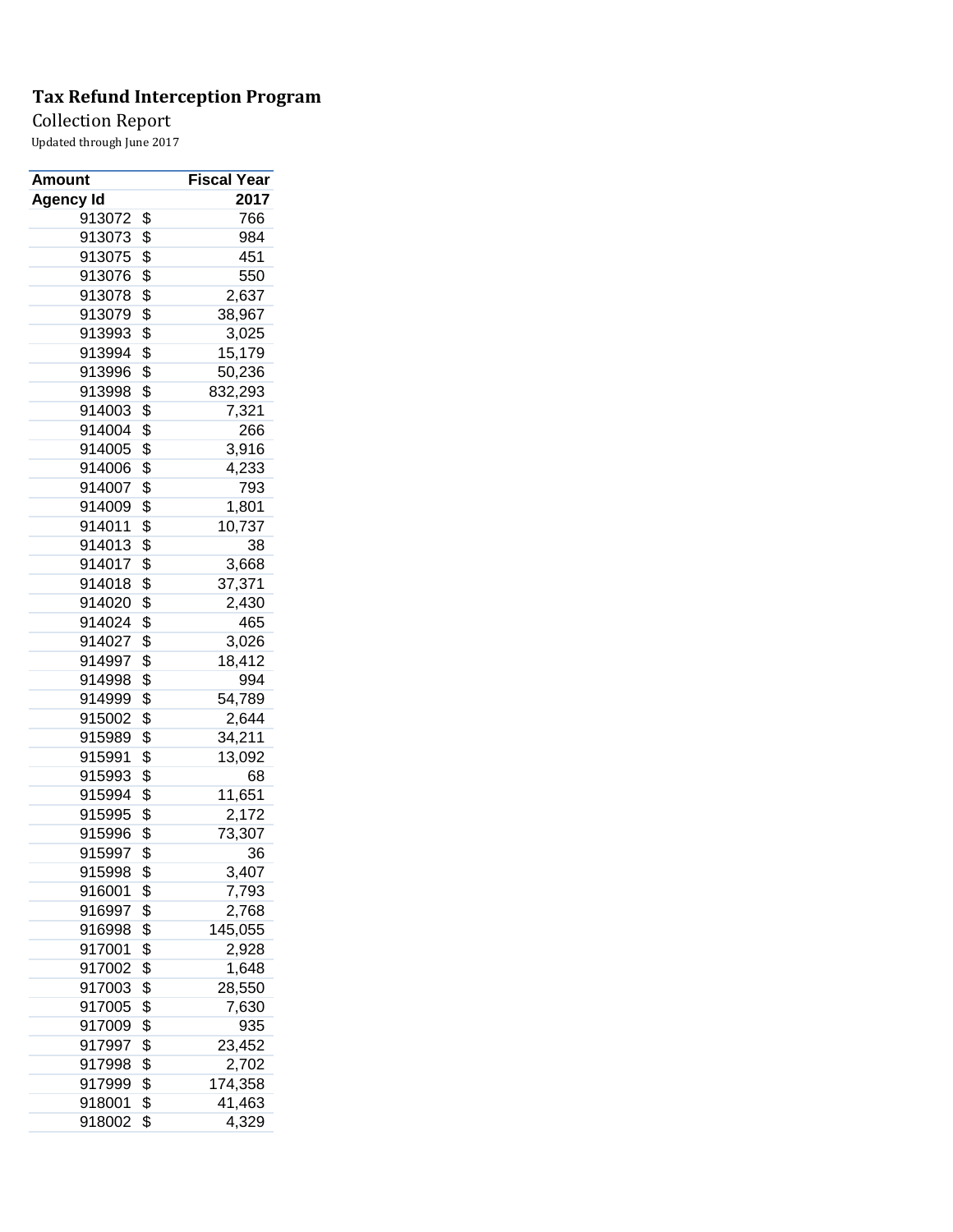Collection Report

| Amount    | <b>Fiscal Year</b>         |
|-----------|----------------------------|
| Agency Id | 2017                       |
| 918003    | \$<br>185                  |
| 918004    | \$<br>99,604               |
| 918005    | \$<br>3,965                |
| 918006    | \$<br>432                  |
| 918995    | \$<br>5,423                |
| 918996    | \$<br>463,015              |
| 918997    | \$<br>7,574                |
| 918998    | \$<br>29,136               |
| 918999    | \$<br>4,849                |
| 919997    | \$<br>333                  |
| 919998    | \$<br>221                  |
| 919999    | \$<br>1,675                |
| 920001    | \$<br>9,392                |
| 920002    | \$<br>155,650              |
| 920003    | \$<br>247                  |
| 920005    | \$<br>9,796                |
| 920006    | \$<br>682                  |
| 920007    | \$<br>13,687               |
| 920008    | \$<br>21,099               |
| 920010    | \$<br>20,874               |
| 920011    | \$<br>28                   |
| 920012    | \$<br>10,238               |
| 920014    | \$<br>761                  |
| 920015    | \$<br>256                  |
| 920995    | \$<br>37,629               |
| 920996    | \$<br>1,571                |
| 920997    | \$<br>193,312              |
| 920998    | \$<br>48,352               |
| 920999    | \$<br>78,671               |
| 921001    | \$<br>2,378                |
| 921997    | \$<br>19,692               |
| 921998    | \$                         |
|           | 30,697<br>$\overline{215}$ |
| 921999    | \$                         |
| 922001    | \$<br>1,313                |
| 922003    | \$<br>1,700                |
| 922004    | \$<br>8,160                |
| 922005    | \$<br>66                   |
| 922007    | \$<br>2,029                |
| 922008    | \$<br>3,621                |
| 922011    | \$<br>464                  |
| 922955    | \$<br>599                  |
| 922996    | \$<br>9,169                |
| 922997    | \$<br>22,594               |
| 922998    | \$<br>587                  |
| 922999    | \$<br>86,049               |
| 923001    | \$<br>452                  |
| 923002    | \$<br>2,403                |
| 923003    | \$<br>2,968                |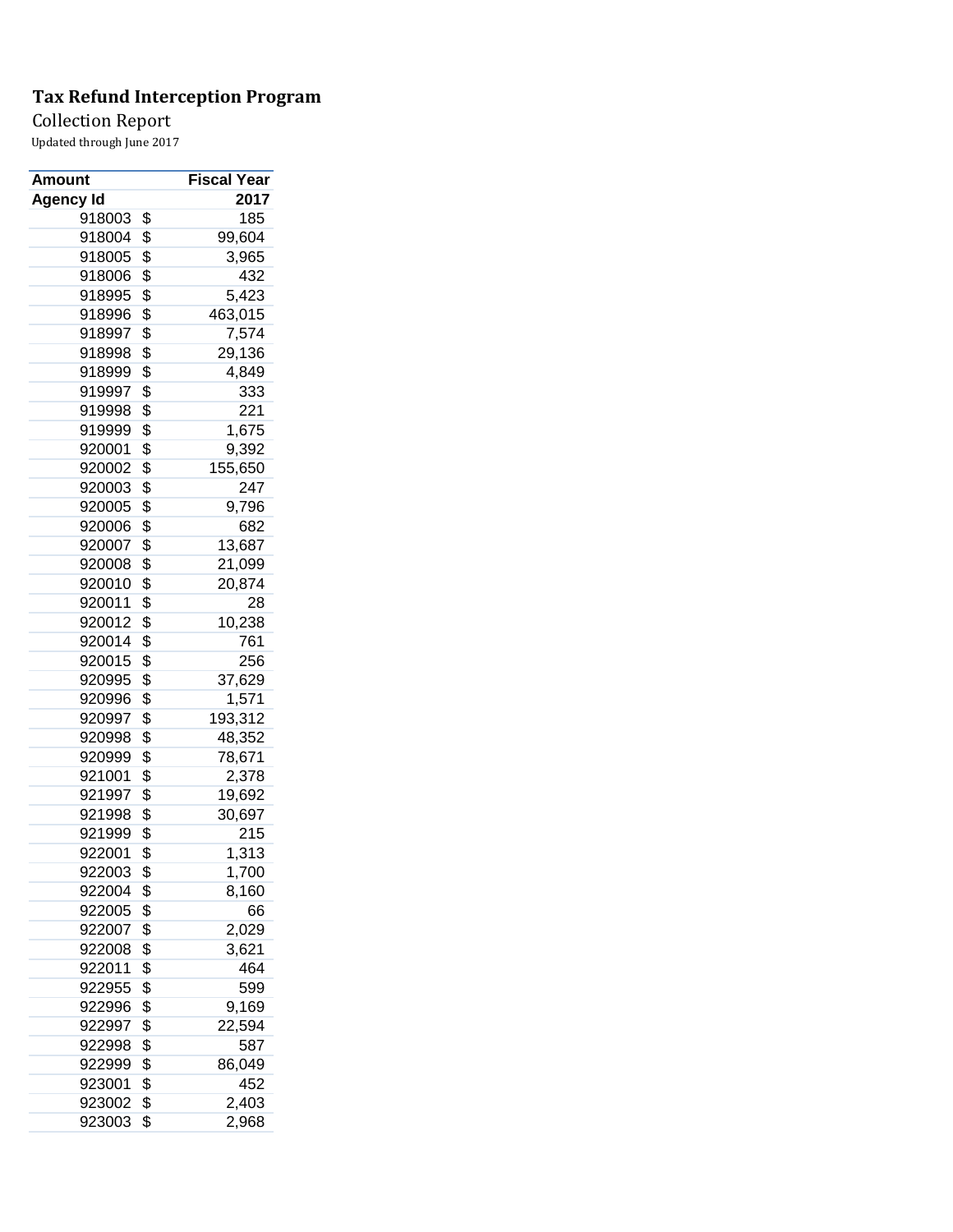## Collection Report

| <b>Amount</b>    | Fiscal Year   |
|------------------|---------------|
| <b>Agency Id</b> | 2017          |
| 923005           | \$<br>3,437   |
| 923006           | \$<br>7,145   |
| 923007           | \$<br>465     |
| 923011           | \$<br>1,481   |
| 923997           | \$<br>8,174   |
| 923998           | \$<br>37,027  |
| 923999           | \$<br>62,324  |
| 924002           | \$<br>5,911   |
| 924004           | \$<br>4,629   |
| 924993           | \$<br>101     |
| 924994           | \$<br>289     |
| 924995           | \$<br>490     |
| 924997           | \$<br>581     |
| 924998           | \$<br>6,461   |
| 924999           | \$<br>13,775  |
| 925002           | \$<br>408     |
| 925004           | \$<br>19,700  |
| 925007           | \$<br>398     |
| 925998           | \$<br>2,747   |
| 925999           | \$<br>174,125 |
| 926001           | \$<br>327     |
| 926004           | \$<br>2,290   |
| 926999           | \$<br>19,836  |
| 927002           | \$<br>13,749  |
|                  |               |
| 927994           | \$<br>11,346  |
| 927996           | \$<br>3,370   |
| 927998           | \$<br>7,855   |
| 927999           | \$<br>39,289  |
| 928001           | \$<br>30,794  |
| 928002           | \$<br>1,464   |
| 928003           | \$<br>96      |
| 928004           | \$<br>19,597  |
| 928005           | \$<br>30,781  |
| 928009           | \$<br>1,238   |
| 928010           | \$<br>8,560   |
| 928011           | \$<br>573     |
| 928012           | \$<br>2,975   |
| 928015           | \$<br>4,471   |
| 928016           | \$<br>6,373   |
| 928017           | \$<br>2,248   |
| 928019           | \$<br>405     |
| 928020           | \$<br>23,080  |
| 928021           | \$<br>5,276   |
| 928022           | \$<br>17,463  |
| 928025           | \$<br>5,209   |
| 928026           | \$<br>1,195   |
| 928027           | \$<br>1,250   |
| 928030           | \$<br>357     |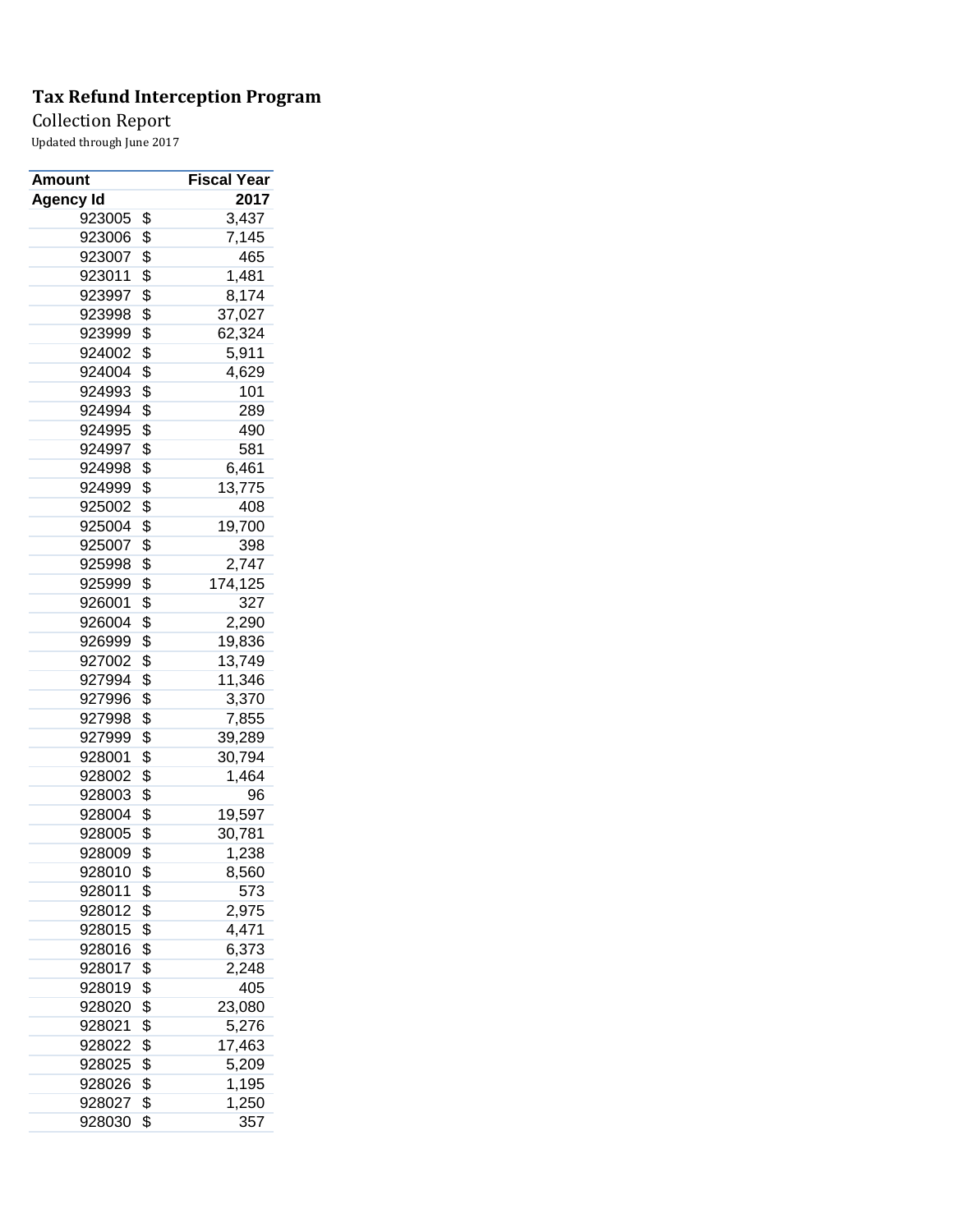## Collection Report

| <b>Amount</b>    | Fiscal Year   |
|------------------|---------------|
| <b>Agency Id</b> | 2017          |
| 928031           | \$<br>1,860   |
| 928032           | \$<br>204     |
| 928033           | \$<br>1,926   |
| 928035           | \$<br>1,335   |
| 928036           | \$<br>1,366   |
| 928037           | \$<br>572     |
| 928038           | \$<br>527     |
| 928994           | \$<br>2,035   |
| 928995           | \$<br>33,013  |
| 928997           | \$<br>4,338   |
| 928998           | \$<br>5,261   |
| 928999           | \$<br>192,121 |
| 929002           | \$<br>1,789   |
| 929004           | \$<br>43      |
| 929006           | \$<br>646     |
| 929008           | \$<br>3,189   |
| 929012           | \$<br>540     |
| 929014           | \$<br>6,389   |
| 929015           | \$<br>5,068   |
| 929997           | \$<br>2,434   |
| 929998           | \$<br>23,639  |
| 929999           | \$<br>96,631  |
| 930001           | \$<br>22,772  |
| 930002           | \$<br>172,904 |
| 930003           | \$<br>478     |
| 930004           | \$<br>60,493  |
| 930005           | \$<br>18,583  |
| 930008           | \$<br>5,326   |
| 930009           | \$<br>3,600   |
| 930012           | \$<br>16,542  |
| 930013           | \$<br>19,174  |
| 930014           | \$<br>1,234   |
| 930015           | \$<br>187,604 |
| 930016           | \$<br>3,340   |
| 930017           | \$<br>1,465   |
| 930018           | \$<br>15,211  |
| 930019           | \$<br>11,952  |
| 930998           | \$<br>38,942  |
| 930999           | \$<br>395,449 |
| 931002           | \$<br>394     |
| 931003           | \$            |
|                  | 3,928         |
| 931004           | \$<br>646     |
| 931005           | \$<br>4,199   |
| 931995           | \$<br>8,961   |
| 931999           | \$<br>30,277  |
| 932001           | \$<br>10,952  |
| 932003           | \$<br>15,170  |
| 932005           | \$<br>25,180  |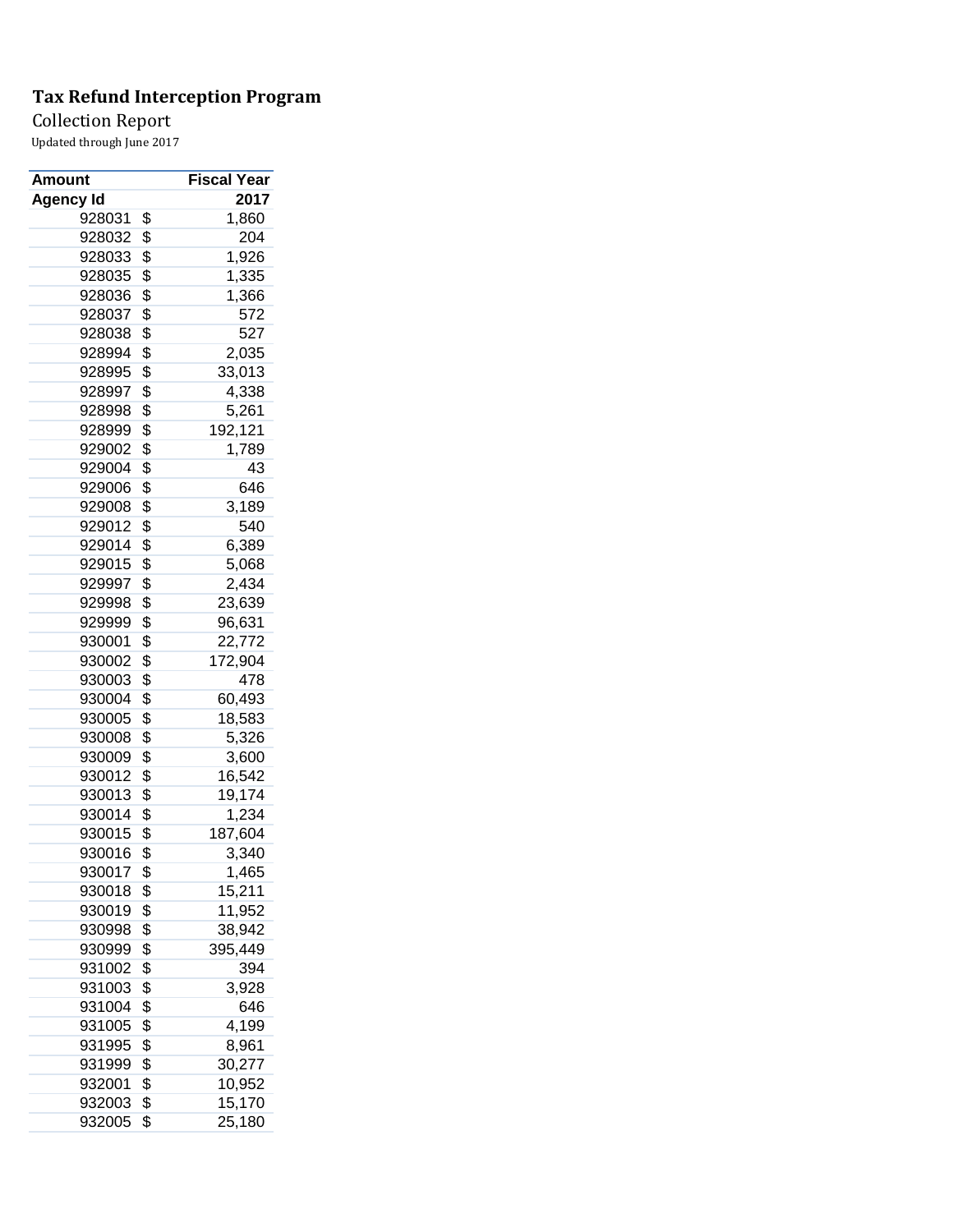Collection Report

| Amount           | <b>Fiscal Year</b> |
|------------------|--------------------|
| <b>Agency Id</b> | 2017               |
| 932006           | \$<br>66,240       |
| 932007           | \$<br>320          |
| 932008           | \$<br>1,157        |
| 932009           | \$<br>1,828        |
| 932991           | \$<br>131,244      |
| 932992           | \$<br>1,343        |
| 932993           | \$<br>7,238        |
| 932994           | \$<br>84,285       |
| 932995           | \$<br>3,702        |
| 932997           | \$<br>411          |
| 932998           | \$<br>3,299        |
| 932999           | \$<br>94,444       |
| 933002           | \$<br>100          |
| 933003           | \$<br>2,057        |
| 933004           | \$<br>2,662        |
| 933997           | \$<br>1,626        |
| 933998           | \$<br>305          |
| 933999           | \$<br>24,941       |
| 934001           | \$<br>1,313        |
| 934002           | \$<br>9,487        |
| 934004           | \$<br>198          |
| 934007           | \$<br>25,276       |
| 934008           | \$<br>2,567        |
| 934997           | \$<br>5,380        |
| 934998           | \$<br>18,149       |
| 935001           | \$<br>32,206       |
| 935002           | \$<br>897          |
| 935003           | \$<br>9,804        |
| 935004           | \$<br>145          |
| 935998           | \$<br>32,909       |
| 935999           | \$<br>81,630       |
| 936001           | \$<br>160          |
| 936002           | \$<br>53,837       |
| 936004           | \$<br>7,275        |
| 936006           | \$<br>24,745       |
| 936008           | \$<br>17,825       |
| 936009           | \$<br>2,453        |
| 936010           | \$<br>8,599        |
| 936011           | \$<br>8,235        |
| 936013           | \$<br>7,879        |
| 936014           | \$<br>6,304        |
| 936015           | \$<br>1,820        |
| 936996           | \$<br>8,002        |
| 936997           | \$<br>824          |
| 936998           | \$<br>77,000       |
| 936999           | \$<br>125,119      |
| 937001           | \$<br>794          |
| 937002           | \$<br>6,466        |
|                  |                    |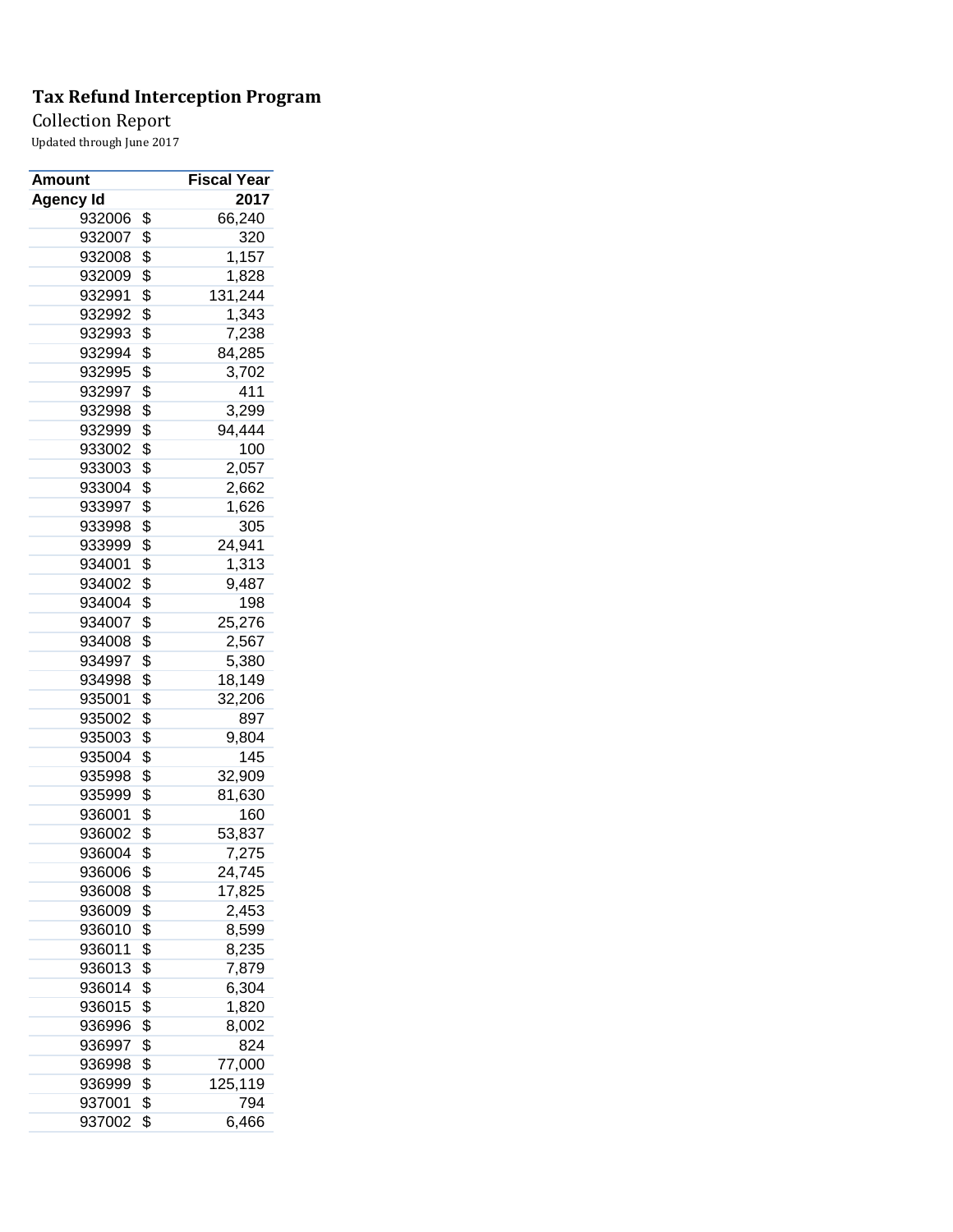Collection Report

| Amount           | <b>Fiscal Year</b> |
|------------------|--------------------|
| <b>Agency Id</b> | 2017               |
| 937003           | \$<br>4,669        |
| 937004           | \$<br>94,194       |
| 937005           | \$<br>6,067        |
| 937006           | \$<br>4,581        |
| 937007           | \$<br>3,382        |
| 937008           | \$<br>10,176       |
| 937010           | \$<br>1,158        |
| 937012           | \$<br>41,250       |
| 937013           | \$<br>2,117        |
| 937014           | \$<br>5,590        |
| 937015           | \$<br>696          |
| 937017           | \$<br>4,349        |
| 937020           | \$<br>2,774        |
| 937995           | \$<br>25,533       |
| 937998           | \$<br>10,739       |
| 937999           | \$<br>357,262      |
| 938001           | \$<br>787          |
| 938004           | \$<br>14,906       |
| 938005           | \$<br>952          |
| 938007           | \$<br>24           |
| 938008           | \$<br>1,172        |
| 938009           | \$<br>1,504        |
| 938011           | \$<br>3,236        |
| 938012           | \$<br>131          |
| 938013           | \$<br>152          |
| 938016           | \$<br>971          |
| 938019           | \$<br>5,063        |
| 938022           | \$<br>1,057        |
| 938997           | \$<br>26,108       |
| 938998           | \$<br>24,921       |
| 938999           | \$<br>40,995       |
| 939994           | \$<br>3,867        |
| 939995           | \$<br>4,433        |
| 939997           | \$<br>27,589       |
| 939998           | \$<br>11,608       |
| 939999           | \$<br>7,589        |
| 940002           | \$<br>2,096        |
| 940003           | \$<br>166,328      |
| 940005           | \$<br>17,078       |
| 940006           | \$<br>5,057        |
| 940007           | \$<br>35,899       |
| 940008           | \$<br>8,885        |
| 940009           | \$<br>2,114,234    |
| 940010           | \$<br>6,801        |
| 940011           | \$<br>40,117       |
| 940012           | \$<br>72,526       |
| 940013           | \$<br>4,402        |
| 940015           | \$<br>6,542        |
|                  |                    |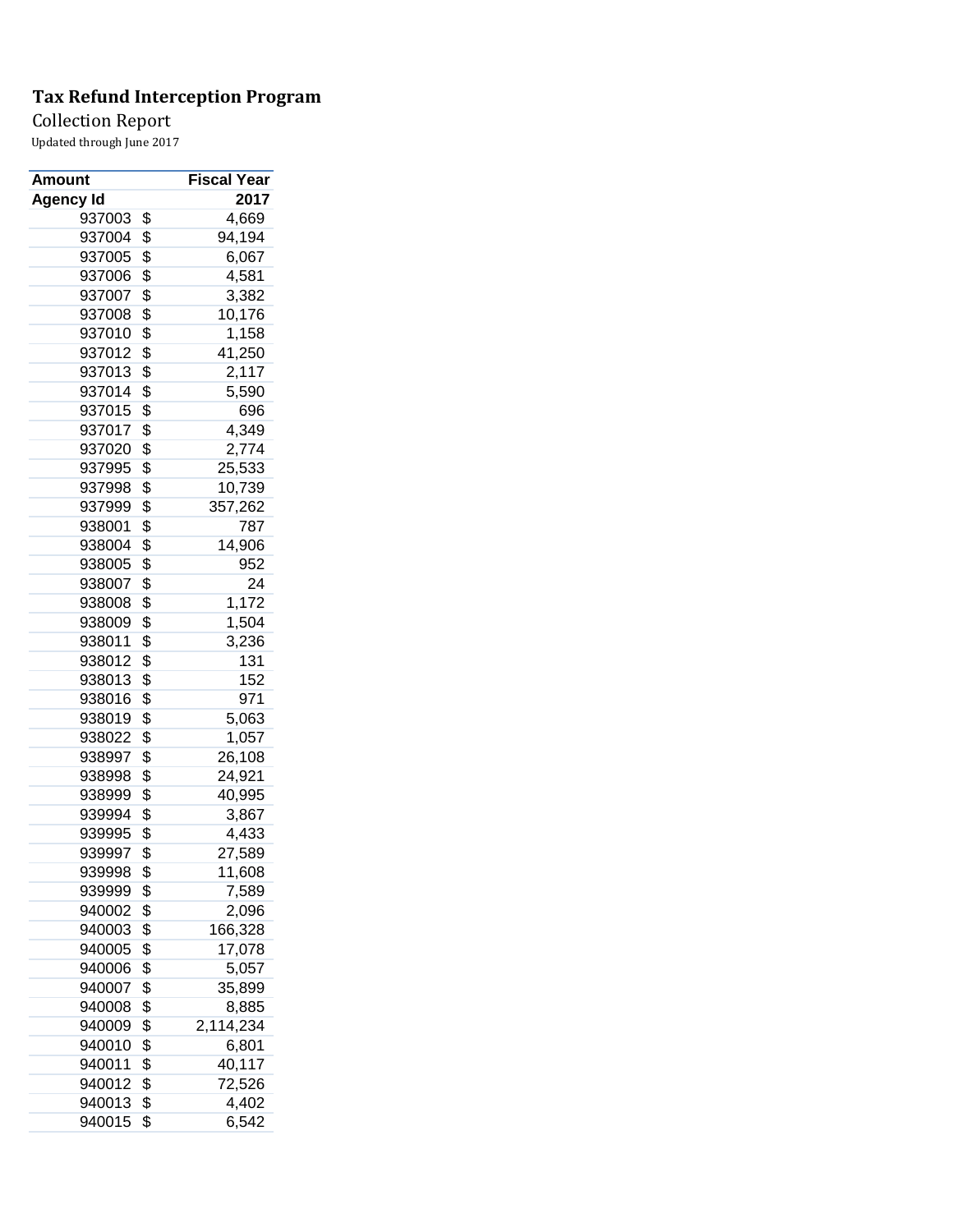Collection Report

| Amount    | <b>Fiscal Year</b> |
|-----------|--------------------|
| Agency Id | 2017               |
| 940016    | \$<br>98,934       |
| 940017    | \$<br>2,581        |
| 940018    | \$<br>1,227,435    |
| 940020    | \$<br>28,359       |
| 940023    | \$<br>6,604        |
| 940024    | \$<br>2,472        |
| 940025    | \$<br>47,475       |
| 940026    | \$<br>1,892        |
| 940027    | \$<br>21,233       |
| 940028    | \$<br>16,792       |
| 940029    | \$<br>49,314       |
| 940030    | \$<br>37,422       |
| 940032    | \$<br>79,438       |
| 940033    | \$<br>8,937        |
| 940034    | \$<br>228,868      |
| 940035    | \$<br>121,264      |
| 940036    | \$<br>4,129        |
| 940037    | \$<br>53,149       |
| 940040    | \$<br>606          |
| 940041    | \$<br>6,255        |
| 940042    | \$<br>174,324      |
| 940043    | \$<br>101,333      |
| 940045    | \$<br>149,110      |
| 940047    | \$<br>2,212        |
| 940048    | \$<br>103,581      |
| 940050    | \$<br>15,223       |
| 940051    | \$<br>38,347       |
| 940052    | \$<br>91           |
| 940054    | \$<br>33,631       |
| 940055    | \$<br>2,261        |
| 940056    | \$<br>69,295       |
| 940057    | \$<br>1,841        |
| 940058    | \$<br>5,238        |
| 940059    | \$<br>200,486      |
| 940060    | \$<br>606          |
| 940061    | \$<br>158,681      |
| 940062    | \$<br>168,583      |
| 940063    | \$<br>30,090       |
| 940064    | \$<br>5,581        |
| 940065    | \$<br>67,613       |
| 940066    | \$<br>2,044        |
| 940067    | \$<br>220          |
| 940068    | \$<br>305,973      |
| 940069    | 4,737              |
|           | \$                 |
| 940993    | \$<br>31,184       |
| 940994    | \$<br>117,996      |
| 940996    | \$<br>15,983       |
| 940997    | \$<br>12,542       |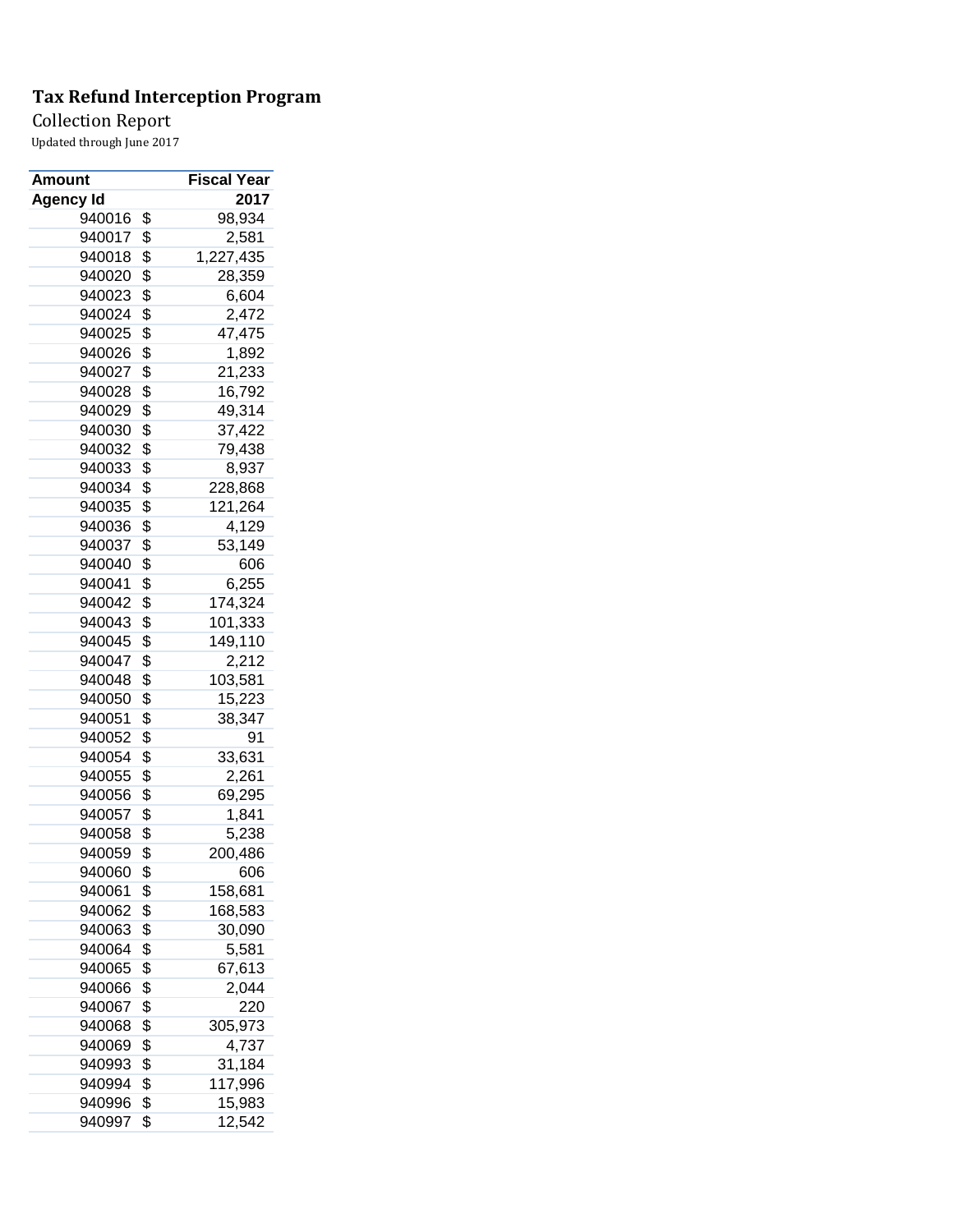Collection Report

| <b>Amount</b>    | Fiscal Year     |
|------------------|-----------------|
| <b>Agency Id</b> | 2017            |
| 940998           | \$<br>334,880   |
| 940999           | \$<br>1,758,564 |
| 941001           | \$<br>37,039    |
| 941002           | \$<br>2,499     |
| 941003           | \$<br>1,564     |
| 941004           | \$<br>243       |
| 941006           | \$<br>334       |
| 941008           | \$<br>16,780    |
| 941009           | \$<br>3,357     |
| 941014           | \$<br>834       |
| 941995           | \$<br>2,124     |
| 941996           | \$<br>5,046     |
| 941997           | \$<br>29,276    |
| 941998           | \$<br>48,472    |
| 941999           | \$<br>5,806     |
| 942002           | \$<br>9,311     |
| 942003           | \$<br>2,476     |
| 942004           | \$<br>3,367     |
| 942005           | \$<br>1,597     |
| 942006           | \$<br>8,307     |
| 942008           | \$<br>259       |
| 942009           | \$<br>6,502     |
| 942996           | \$<br>15,891    |
| 942997           | \$<br>20,750    |
| 942998           | \$<br>1,282     |
| 942999           | \$<br>44,308    |
| 943001           | \$<br>3,507     |
| 943002           | \$<br>726       |
| 943003           | \$<br>250       |
| 943004           | \$<br>13,606    |
| 943994           | \$<br>54,160    |
| 943995           | \$<br>3,914     |
| 943998           | \$<br>23,976    |
| 943999           | \$<br>42,431    |
| 944001           | \$<br>28,556    |
| 944002           | \$<br>4,183     |
| 944005           | \$<br>932       |
| 944007           | \$<br>4,222     |
| 944008           | \$<br>76,876    |
| 944009           | \$<br>12,686    |
| 944013           | \$<br>3,209     |
| 944014           | \$<br>962       |
| 944015           | \$<br>48,078    |
| 944017           | \$<br>1,299     |
| 944019           | \$<br>6,762     |
| 944020           | \$<br>1,196     |
| 944021           | \$<br>1,319     |
| 944022           | \$<br>7,551     |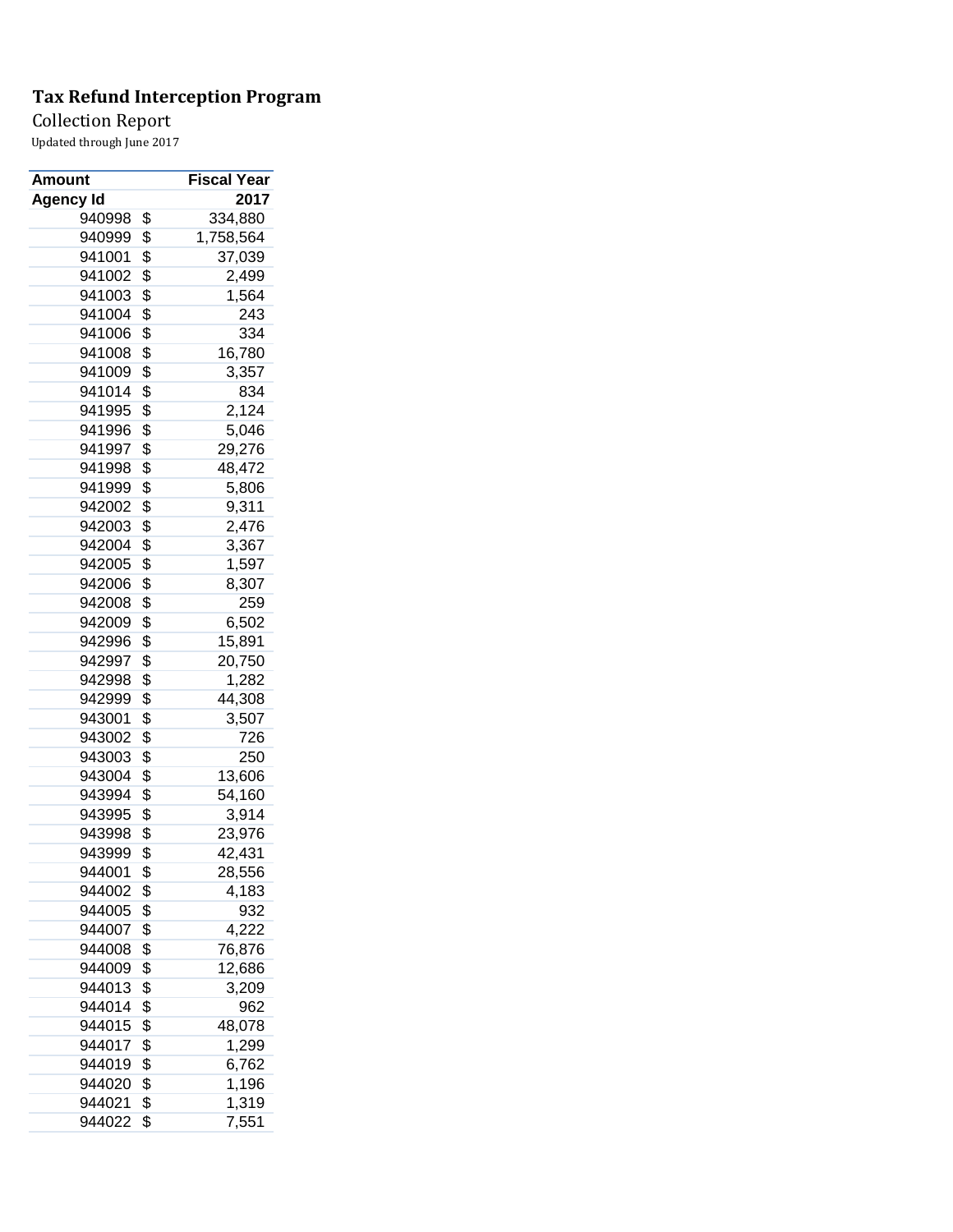Collection Report

| <b>Amount</b>    | Fiscal Year   |
|------------------|---------------|
| <b>Agency Id</b> | 2017          |
| 944023           | \$<br>16,433  |
| 944024           | \$<br>599     |
| 944025           | \$<br>1,063   |
| 944026           | \$<br>2,273   |
| 944027           | \$<br>294     |
| 944028           | \$<br>76      |
| 944029           | \$<br>2,551   |
| 944992           | \$<br>4,042   |
| 944994           | \$<br>30,227  |
| 944995           | \$<br>2,460   |
| 944996           | \$<br>2,402   |
| 944997           | \$<br>3,974   |
| 944998           | \$<br>443,399 |
| 944999           | \$<br>39,158  |
| 945002           | \$<br>835     |
| 945005           | \$<br>1,968   |
| 945007           | \$<br>6,646   |
| 945010           | \$<br>27,346  |
| 945012           | \$<br>3,419   |
| 945013           | \$<br>2,486   |
| 945014           | \$<br>3,409   |
| 945015           | \$<br>2,833   |
| 945017           | \$<br>4,946   |
| 945998           | \$<br>24,099  |
| 945999           | \$<br>64,436  |
| 946001           | \$<br>75      |
| 946002           | \$<br>1,586   |
| 946996           | \$<br>579     |
| 946998           | \$<br>5,038   |
| 946999           | \$<br>1,097   |
| 947001           | \$<br>333     |
| 947003           | \$<br>590     |
| 947004           | \$<br>1,023   |
| 947005           | \$<br>1,143   |
| 947007           | \$<br>1,598   |
| 947009           | \$<br>634     |
| 947010           | \$<br>1,784   |
| 947016           | \$<br>49      |
| 947017           | \$<br>3,382   |
| 947996           | \$<br>1,980   |
| 947997           | \$<br>6,135   |
| 947998           | \$<br>269     |
| 947999           | \$<br>15,038  |
| 948001           | \$<br>3,447   |
| 948002           | \$<br>427     |
| 948004           | \$<br>530     |
| 948007           | \$<br>2,913   |
| 948012           | \$<br>3,821   |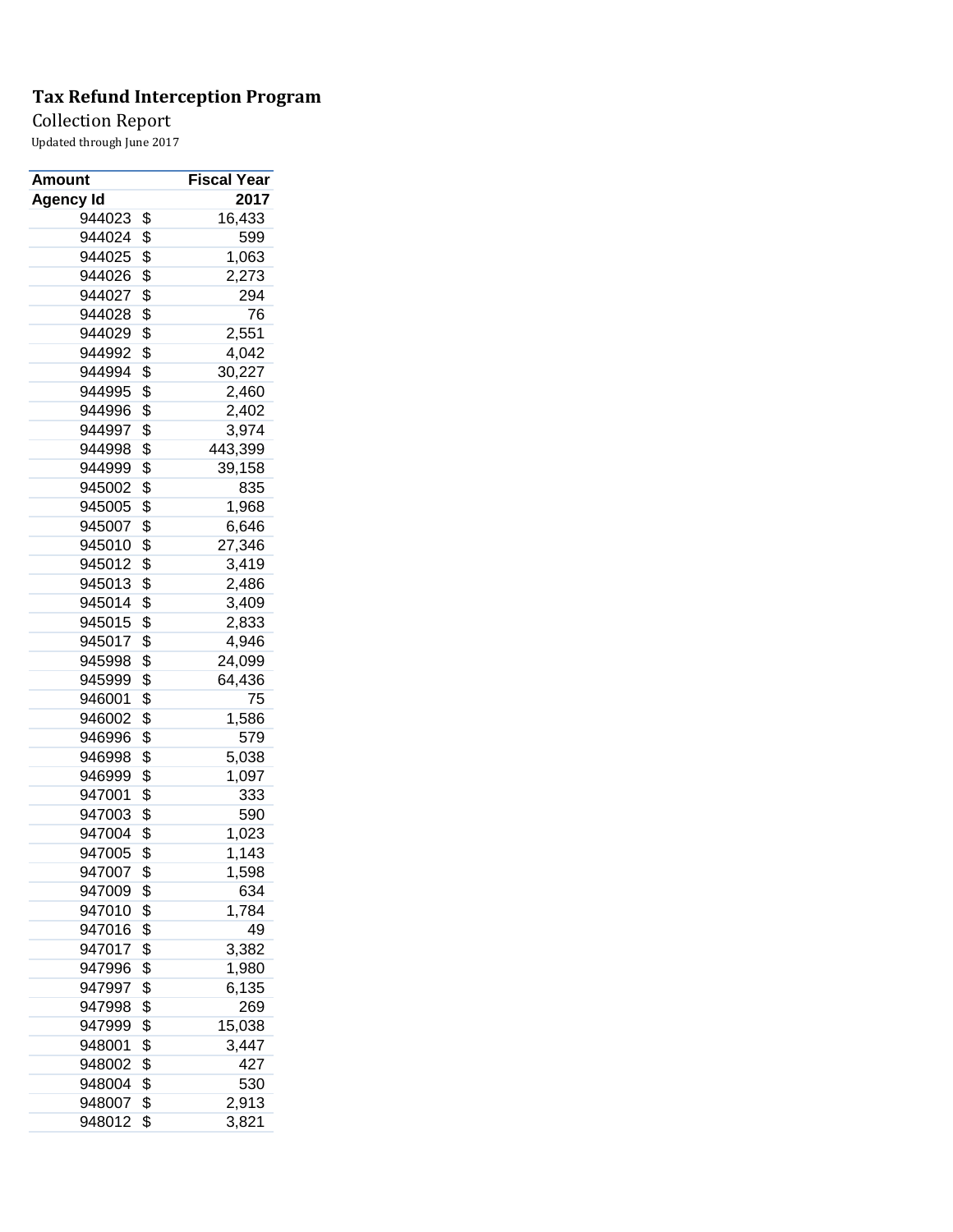Collection Report

| Amount           | <b>Fiscal Year</b> |
|------------------|--------------------|
| <b>Agency Id</b> | 2017               |
| 948997           | \$<br>22,642       |
| 948998           | \$<br>12,019       |
| 948999           | \$<br>76,693       |
| 949001           | \$<br>10,029       |
| 949003           | \$<br>19,416       |
| 949004           | \$<br>2,266        |
| 949991           | \$<br>829          |
| 949992           | \$<br>14,361       |
| 949994           | \$<br>42,531       |
| 949995           | \$<br>500          |
| 949996           | \$<br>49,433       |
| 949997           | \$<br>23,948       |
| 949998           | \$<br>4,180        |
| 949999           | \$<br>127,441      |
| 950002           | \$<br>43           |
| 950003           | \$<br>660          |
| 950994           | \$<br>7,867        |
| 950995           | \$<br>1,884        |
| 950997           | \$<br>11,642       |
| 950998           | \$<br>4,901        |
| 950999           | \$<br>10,581       |
| 951003           | \$<br>3,486        |
| 951004           | \$<br>53           |
| 951005           | \$<br>55,356       |
| 951010           | \$<br>23,350       |
| 951011           | \$<br>13,220       |
| 951012           | \$<br>54,524       |
| 951013           | \$<br>4,406        |
| 951014           | \$<br>383          |
| 951015           | \$<br>13,349       |
| 951017           | \$<br>191          |
| 951018           | \$<br>24,135       |
| 951019           | \$<br>16,865       |
| 951020           | \$<br>1,816        |
| 951021           | \$<br>207          |
| 951022           | \$<br>2,663        |
| 951023           | \$<br>89,735       |
| 951024           | \$<br>476          |
| 951025           | \$<br>308          |
| 951027           | \$<br>13,224       |
| 951028           | \$<br>2,078        |
| 951030           | \$<br>1,674        |
| 951990           | \$<br>61,316       |
| 951991           | \$<br>63,168       |
| 951994           | \$<br>2,982        |
| 951995           | \$<br>13,499       |
| 951996           | \$<br>703,940      |
| 952001           | \$<br>237          |
|                  |                    |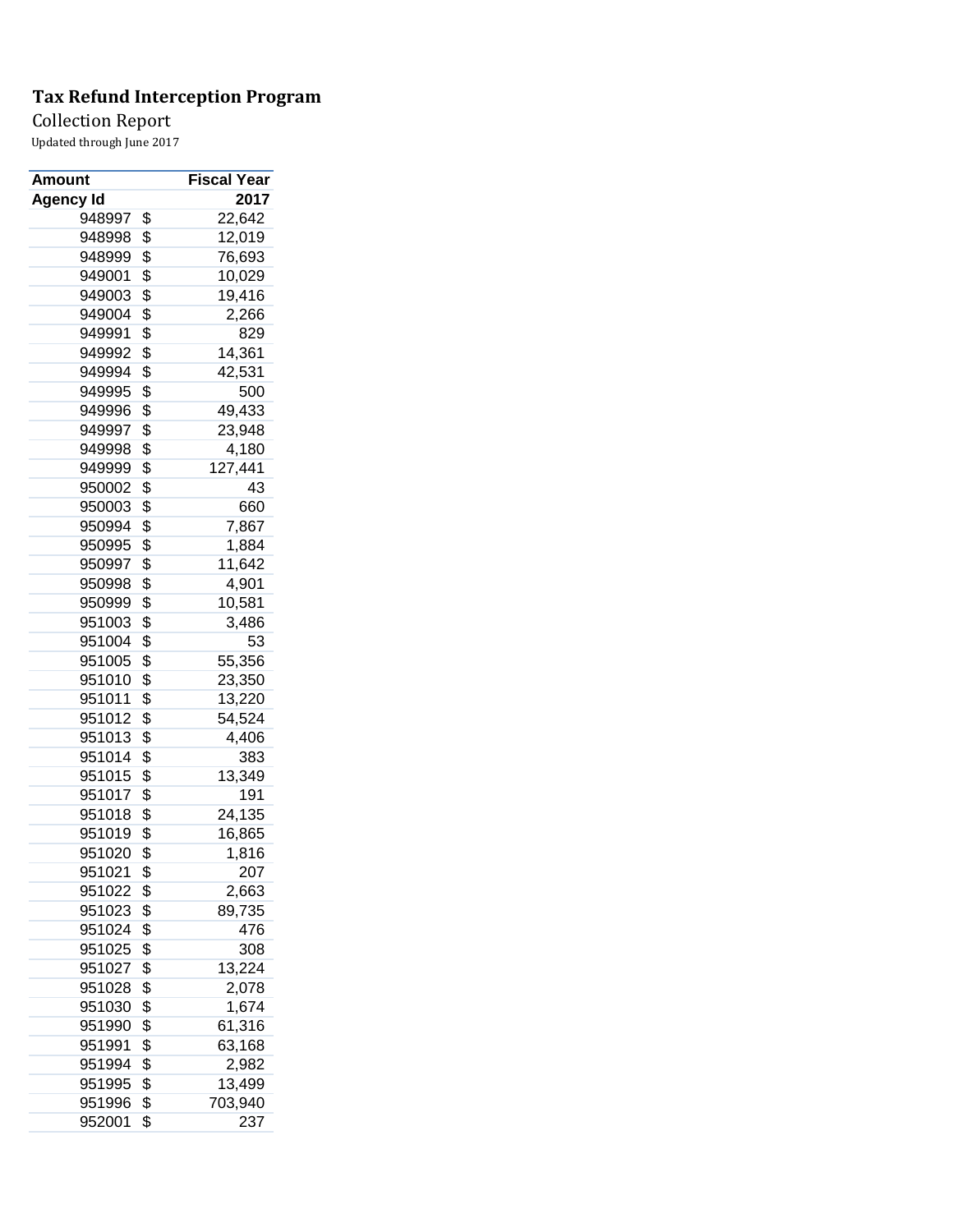## Collection Report

| <b>Amount</b> | Fiscal Year   |
|---------------|---------------|
| Agency Id     | 2017          |
| 952003        | \$<br>437     |
| 952004        | \$<br>140     |
| 952006        | \$<br>1,062   |
| 952997        | \$<br>3,646   |
| 952998        | \$<br>5,041   |
| 952999        | \$<br>57,323  |
| 953001        | \$<br>17,491  |
| 953002        | \$<br>1,160   |
| 953003        | \$<br>109     |
| 953004        | \$<br>2,359   |
| 953005        | \$<br>1,752   |
| 953006        | \$<br>9,204   |
| 953007        | \$<br>11,798  |
| 953010        | \$<br>8,577   |
| 953012        | \$<br>147     |
| 953013        | \$<br>7,205   |
| 953014        | \$<br>2,663   |
| 953015        | \$<br>4,060   |
| 953017        | \$<br>3,114   |
| 953019        | \$<br>22,001  |
| 953020        | \$<br>53,888  |
| 953021        | \$<br>9,660   |
| 953022        | \$<br>104,559 |
| 953023        | \$<br>19,260  |
| 953024        | \$<br>5,890   |
| 953025        | \$<br>15,822  |
| 953026        | \$<br>10,025  |
| 953027        | \$<br>6,847   |
| 953033        | \$            |
| 953036        | 5,757         |
|               | \$<br>42,634  |
| 953037        | \$<br>2,037   |
| 953039        | \$<br>783     |
| 953997        | \$<br>49,060  |
| 953998        | \$<br>74,693  |
| 953999        | \$<br>661,517 |
| 954001        | \$<br>166     |
| 954002        | \$<br>144,569 |
| 954003        | \$<br>2,494   |
| 954993        | \$<br>9,097   |
| 954994        | \$<br>23,950  |
| 954995        | \$<br>9,993   |
| 954997        | \$<br>7,448   |
| 954998        | \$<br>42,870  |
| 954999        | \$<br>11,147  |
| 955005        | \$<br>20,141  |
| 955007        | \$<br>49      |
| 955008        | \$<br>1,488   |
| 955009        | \$<br>4,103   |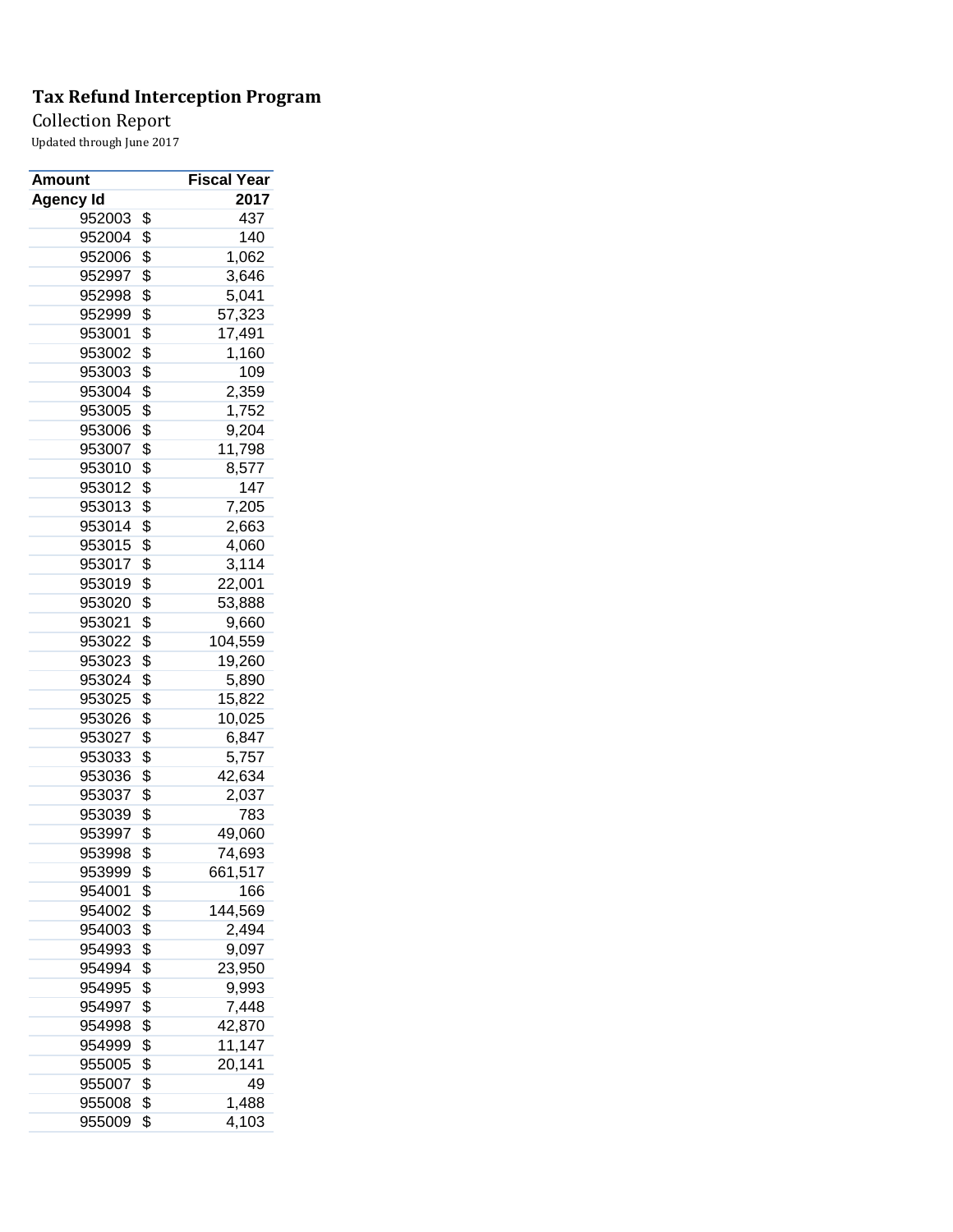## Collection Report

| <b>Amount</b>    | Fiscal Year   |
|------------------|---------------|
| <b>Agency Id</b> | 2017          |
| 955010           | \$<br>1,563   |
| 955011           | \$<br>873     |
| 955012           | \$<br>9,408   |
| 955017           | \$<br>18,435  |
| 955018           | \$<br>20,859  |
| 955019           | \$<br>638     |
| 955022           | \$<br>371     |
| 955024           | \$<br>125     |
| 955025           | \$<br>32      |
| 955026           | \$<br>1,089   |
| 955028           | \$<br>329     |
| 955030           | \$<br>145     |
| 955997           | \$<br>34,516  |
| 955999           | \$<br>45,634  |
| 956001           | \$<br>880     |
| 956003           | \$<br>50,143  |
| 956004           | \$<br>12,874  |
| 956006           | \$<br>50,749  |
| 956009           | \$<br>10,349  |
| 956010           | \$<br>414     |
| 956012           | \$<br>1,594   |
| 956013           | \$<br>313     |
| 956014           | \$<br>1,407   |
| 956016           | \$<br>15,034  |
| 956017           | \$<br>1,131   |
| 956019           | \$<br>229     |
| 956989           | \$<br>187     |
| 956991           | \$<br>3,010   |
| 956992           | \$<br>33,528  |
| 956993           | \$<br>29,601  |
| 956995           | \$<br>42,738  |
| 956996           | \$<br>17,512  |
| 956997           | \$<br>12,563  |
| 956998           | \$<br>274,745 |
| 956999           | \$<br>18,215  |
| 957993           | \$<br>95      |
| 957996           | \$<br>14,468  |
| 957997           | \$<br>1,843   |
| 957998           | \$<br>602     |
| 957999           | \$<br>36,172  |
|                  | \$            |
| 958001           | 28,177        |
| 958005           | \$<br>153     |
| 958006           | \$<br>12,350  |
| 958007           | \$<br>10,740  |
| 958008           | \$<br>136     |
| 958010           | \$<br>835     |
| 958011           | \$<br>5,207   |
| 958012           | \$<br>9,032   |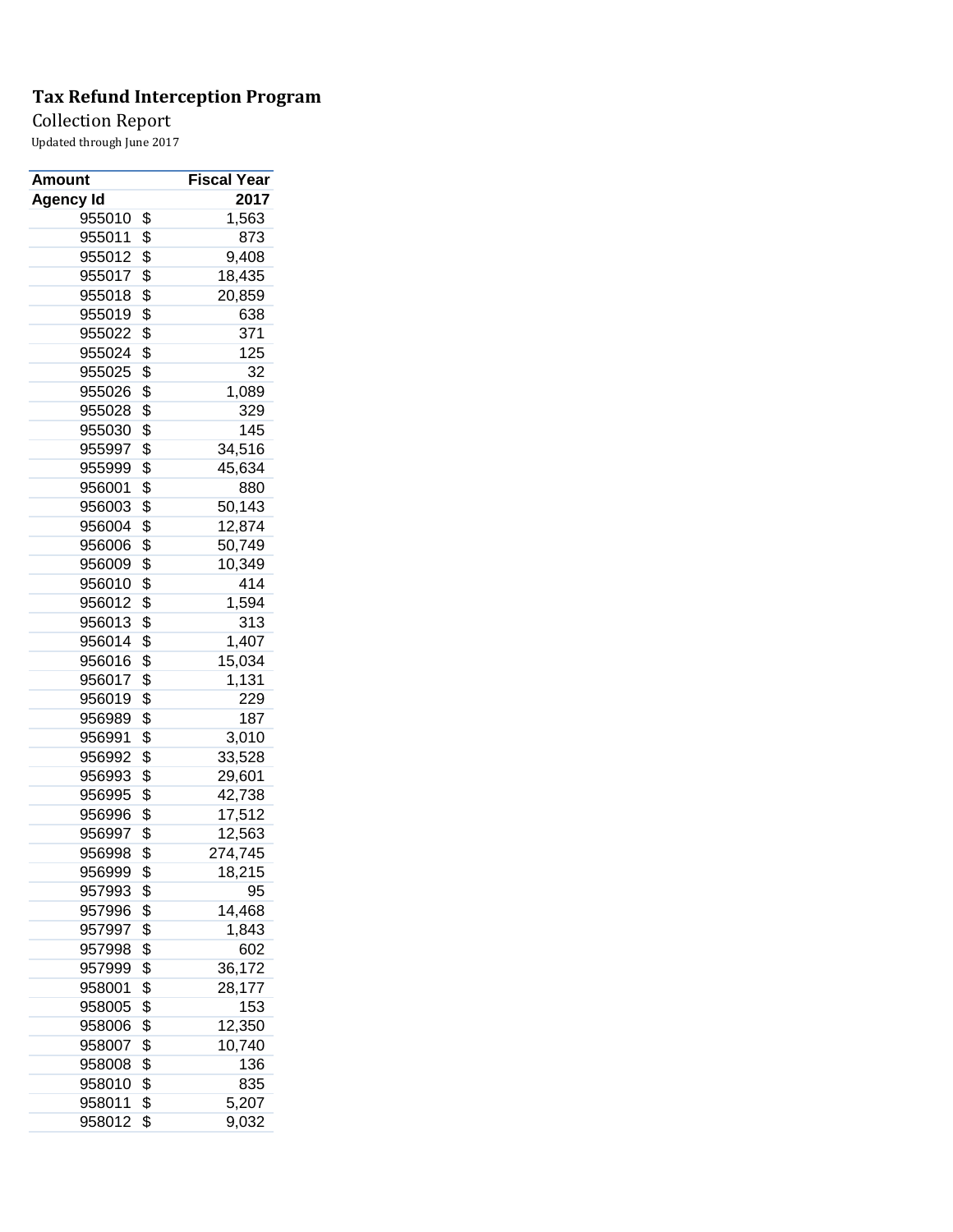## Collection Report

| <b>Amount</b>    | Fiscal Year   |
|------------------|---------------|
| <b>Agency Id</b> | 2017          |
| 958016           | \$<br>436     |
| 958991           | \$<br>5,564   |
| 958992           | \$<br>8,089   |
| 958993           | \$<br>3,905   |
| 958994           | \$<br>9,534   |
| 958997           | \$<br>809     |
| 958999           | \$<br>100,171 |
| 959001           | \$<br>2,197   |
| 959003           | \$<br>1,787   |
| 959004           | \$<br>486     |
| 959005           | \$<br>23      |
| 959007           | \$<br>69,353  |
| 959008           | \$<br>1,488   |
| 959010           | \$<br>404     |
| 959012           | \$<br>6,947   |
| 959013           | \$<br>869     |
| 959014           | \$<br>265     |
| 959016           | \$<br>29,820  |
| 959019           | \$<br>7,482   |
| 959991           | \$<br>26,963  |
| 959993           | \$<br>575     |
| 959994           | \$<br>4,414   |
| 959995           | \$<br>1,119   |
| 959997           | \$<br>2,616   |
| 959998           | \$<br>214,251 |
| 959999           | \$<br>19,313  |
| 960001           | \$<br>182     |
| 960002           | \$<br>2,205   |
| 960005           | \$<br>876     |
| 960996           | \$<br>65      |
| 960998           | \$<br>5,236   |
| 960999           | \$<br>11,055  |
| 961001           | \$<br>437     |
| 961003           | \$            |
| 961006           | \$<br>1,624   |
|                  | 331           |
| 961995           | \$<br>775     |
| 961996           | \$<br>9,982   |
| 961998           | \$<br>2,881   |
| 961999           | \$<br>27,869  |
| 962001           | \$<br>573     |
| 962007           | \$<br>8,248   |
| 962009           | \$<br>2,106   |
| 962010           | \$<br>6,735   |
| 962997           | \$<br>2,105   |
| 962999           | \$<br>6,607   |
| 963002           | \$<br>436     |
| 963004           | \$<br>718     |
| 963005           | \$<br>1,840   |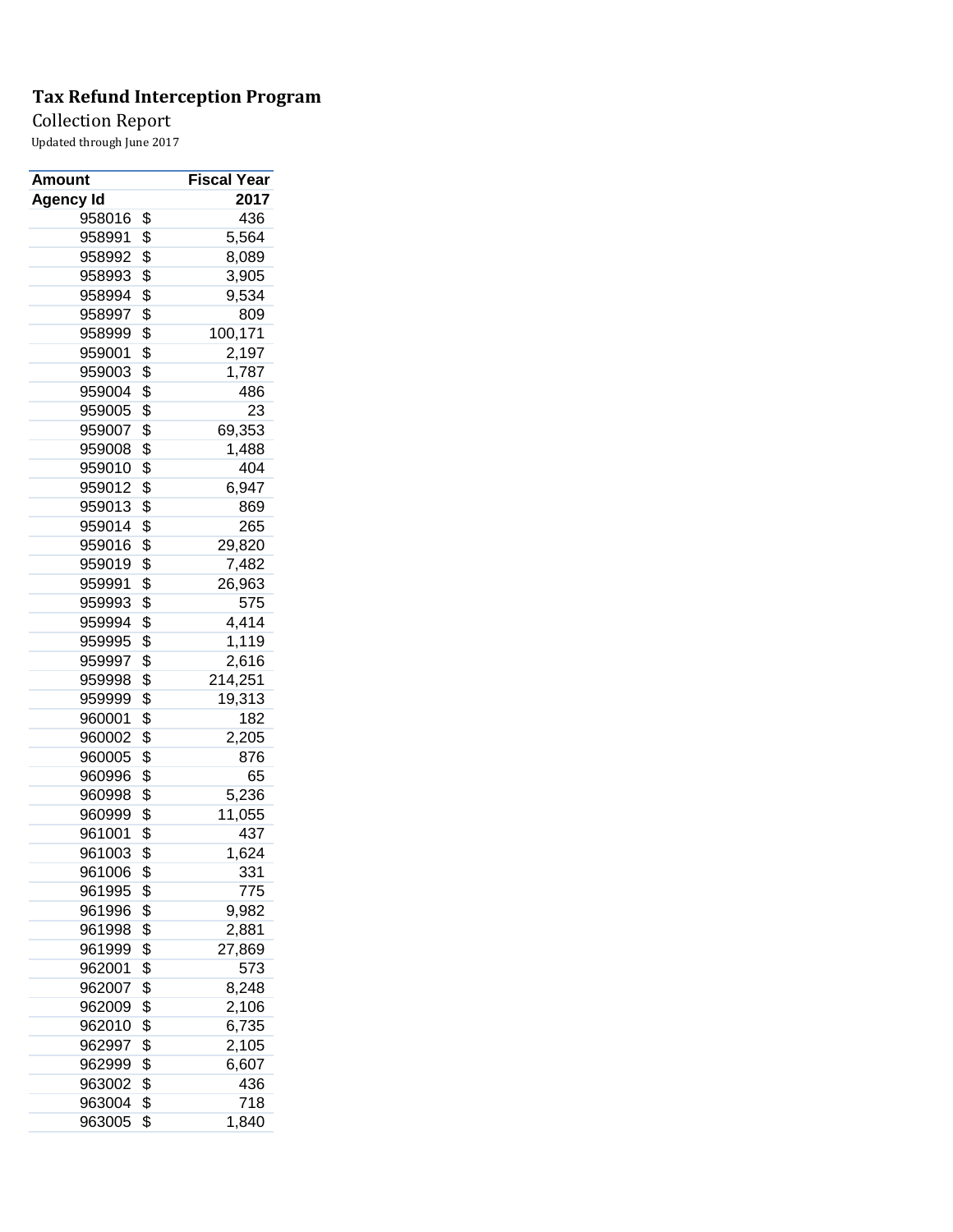## Collection Report

| <b>Amount</b> | Fiscal Year   |
|---------------|---------------|
| Agency Id     | 2017          |
| 963998        | \$<br>2,130   |
| 963999        | \$<br>2,270   |
| 964002        | \$<br>800     |
| 964004        | \$<br>15,283  |
| 964005        | \$<br>3,970   |
| 964006        | \$<br>1,832   |
| 964008        | \$<br>791     |
| 964010        | \$<br>39,207  |
| 964012        | \$<br>4,979   |
| 964016        | \$<br>2,619   |
| 964018        | \$<br>5,318   |
| 964019        | \$<br>250     |
| 964023        | \$<br>1,238   |
| 964024        | \$<br>810     |
| 964025        | \$<br>3,107   |
| 964026        | \$<br>1,937   |
| 964027        | \$<br>19,878  |
| 964030        | \$<br>5,061   |
| 964032        | \$<br>5,920   |
| 964033        | \$<br>1,896   |
| 964993        | \$<br>4,885   |
| 964996        | \$<br>4,337   |
| 964997        | \$<br>19,187  |
| 964998        | \$<br>45,837  |
| 964999        | \$<br>264,959 |
| 965001        | \$<br>19,594  |
| 965002        | \$<br>4,895   |
| 965994        | \$<br>25,987  |
| 965996        | \$            |
| 965997        | 1,051         |
|               | \$<br>6,003   |
| 965998        | \$<br>73,023  |
| 965999        | \$<br>915     |
| 966002        | \$<br>44,788  |
| 966003        | \$<br>242,770 |
| 966004        | \$<br>1,670   |
| 966007        | \$<br>2,433   |
| 966009        | \$<br>1,998   |
| 966010        | \$<br>861     |
| 966013        | \$<br>115     |
| 966016        | \$<br>3,585   |
| 966018        | \$<br>224     |
| 966021        | \$<br>1,552   |
| 966022        | \$<br>1,964   |
| 966992        | \$<br>3,831   |
| 966996        | \$<br>6,012   |
| 966997        | \$<br>14,001  |
| 966999        | \$<br>173,950 |
| 967001        | \$<br>21,913  |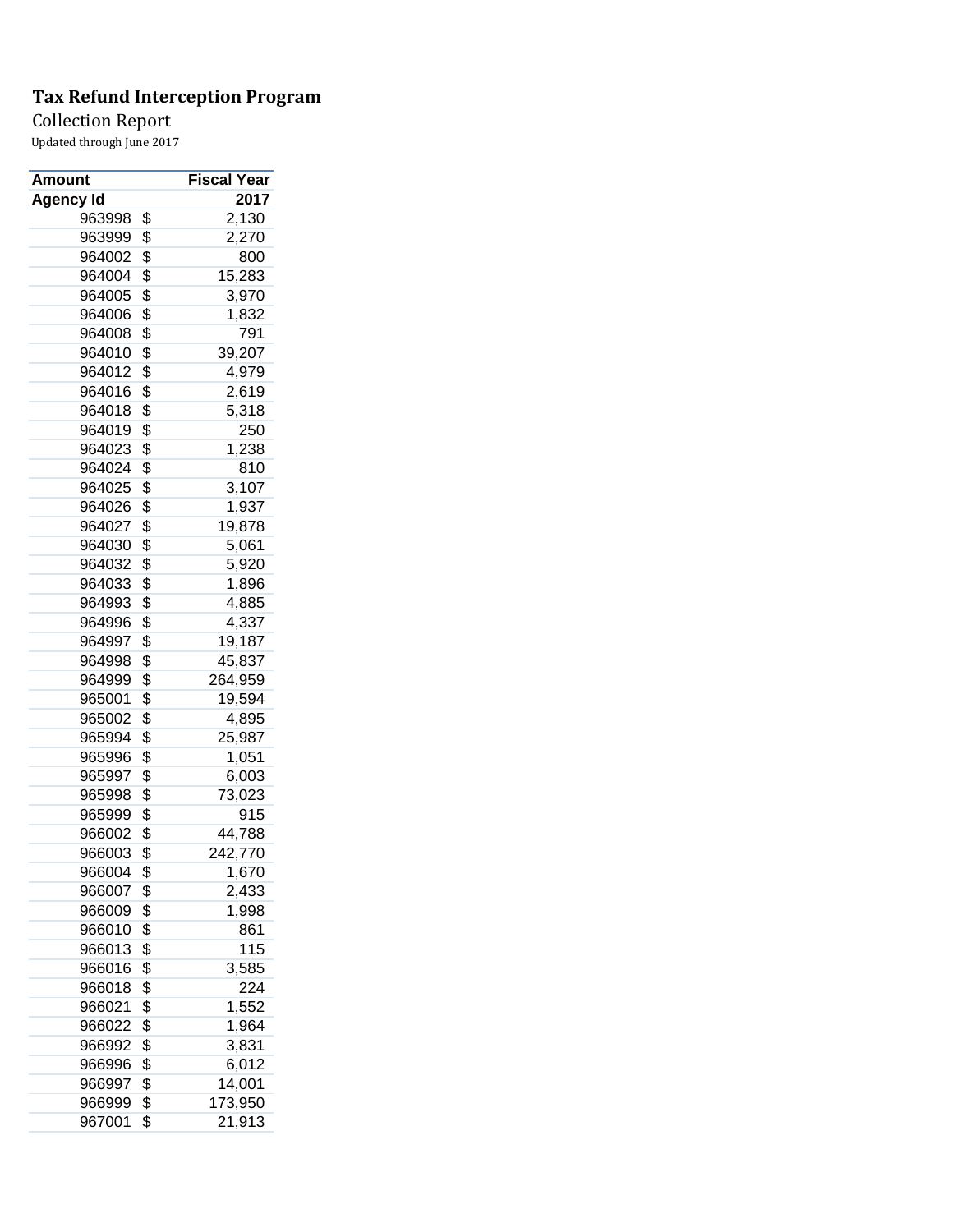Collection Report

| <b>Amount</b>    | Fiscal Year     |
|------------------|-----------------|
| <b>Agency Id</b> | 2017            |
| 967004           | \$<br>114,360   |
| 967006           | \$<br>61,270    |
| 967007           | \$<br>3,434     |
| 967010           | \$<br>15,185    |
| 967011           | \$<br>20,755    |
| 967013           | \$<br>578       |
| 967016           | \$<br>4,904     |
| 967017           | \$<br>1,763     |
| 967020           | \$<br>34,664    |
| 967022           | \$<br>14,015    |
| 967024           | \$<br>66,885    |
| 967025           | \$<br>11,714    |
| 967027           | \$<br>11,465    |
| 967028           | \$<br>6,359     |
| 967029           | \$<br>37,915    |
| 967030           | \$<br>9,821     |
| 967031           | \$<br>7,160     |
| 967033           | \$<br>2,367     |
| 967039           | \$<br>21,530    |
| 967040           | \$<br>14,472    |
| 967043           | \$<br>462       |
| 967044           | \$<br>1,452     |
| 967045           | \$<br>18,098    |
| 967046           | \$<br>1,946     |
| 967047           | \$<br>9,790     |
| 967048           | \$<br>19,192    |
| 967049           | \$<br>40        |
| 967050           | \$<br>20,239    |
| 967051           | \$<br>7,319     |
| 967998           | \$<br>1,481     |
| 967999           | \$<br>1,174,931 |
| 968002           | \$<br>1,640     |
| 968003           | \$<br>5,849     |
| 968004           | \$<br>9,137     |
| 968005           | \$<br>15,562    |
| 968006           | \$<br>3,686     |
| 968007           | \$<br>321       |
| 968008           | \$<br>2,126     |
| 968009           | \$<br>4,467     |
| 968011           | \$<br>4,989     |
| 968012           | \$<br>3,128     |
| 968018           | \$<br>2,529     |
| 968994           | \$<br>8,752     |
| 968995           | \$<br>9,165     |
| 968996           | \$<br>18,078    |
| 968997           | \$<br>745       |
| 968999           | \$<br>177,877   |
| 969002           | \$<br>1,487     |
|                  |                 |